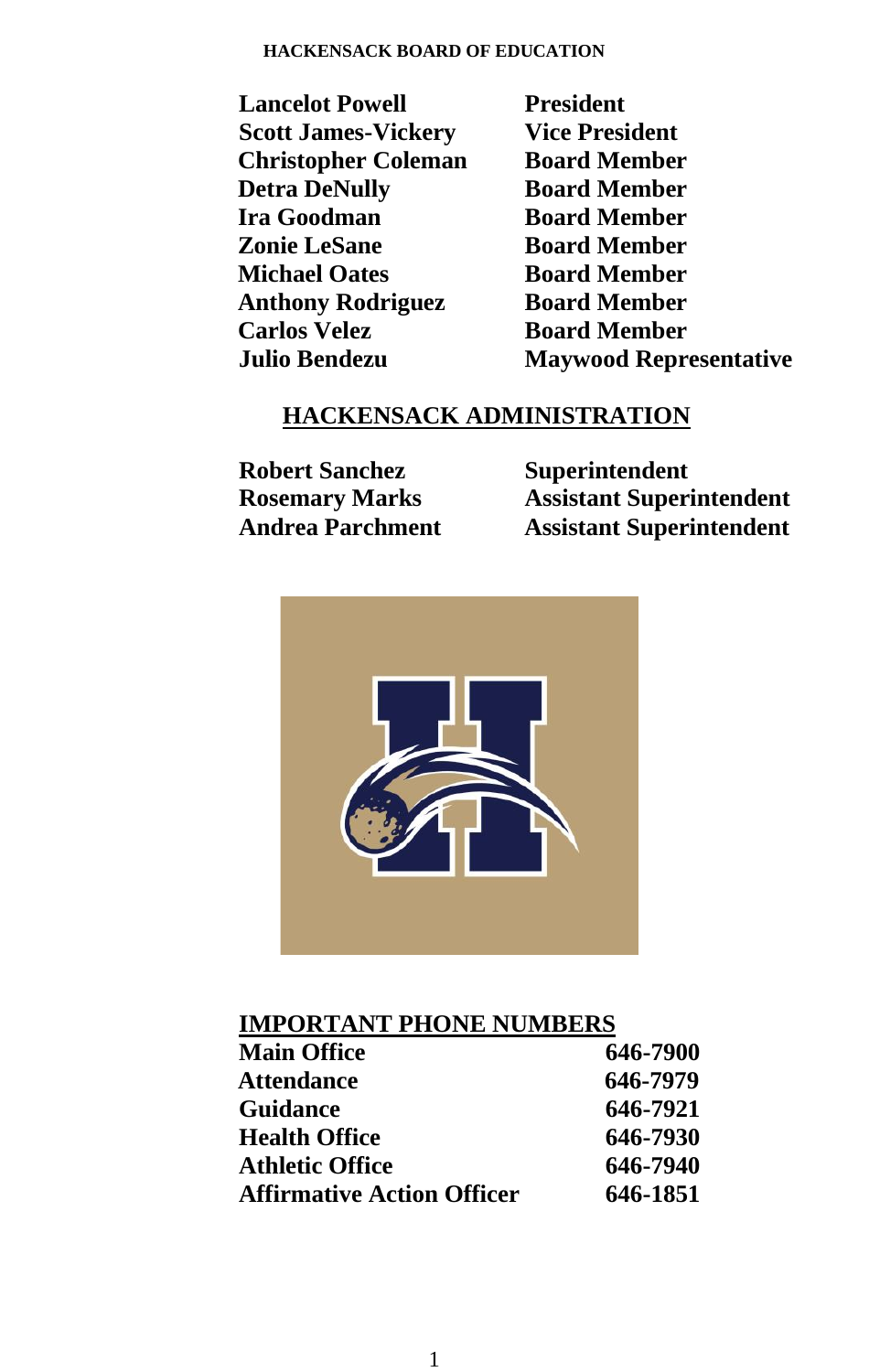## **Message from the Principal Hackensack High School, 2021-2022**

The school bell, household chores, practice, jobs. When you are a high school student, there never seems like there is enough time in the day to get everything done. Do you feel like you are always late or rushing to meet deadlines and appointments? As the new school year begins, you are leaving behind the lazy days of summer and jumping right into the comprehensive curriculum. Here are some tips for taking control of your time.

### **Mark your time**

Start simply. Use your school issued planner to fill in upcoming events. Schedule everything: chores, favorite TV show, social activities, etc. This will help you to see how much time is used for day-to-day activities and how much time is left for homework and studying.

### **Create a "To Do" List**

It's easy to forget the little things. Create a priority list by putting things that are most important at the top and complete them first. You can track your list by using your school planner or even an index card in your pocket. If the day's list is too long, it's time to regroup, breakdown, and move some tasks to tomorrow or further in the week. This is time-management.

If you have a large assignment due in two weeks, break it into smaller parts and work on it throughout the week. Make your goal to have it due one day before the actual due date. After you complete your list reward yourself with a PSP game or some time on the Internet.

## **Find the right time and place**

Some students work better at night, while others work best right after school. Find a quiet place to work (room, dining room table, library) that is free from distractions (including your cell phone). Study at the same time everyday. Even if you don't have homework, use the time to review your notes.

### **Communicate your schedule to others**

Let your friends know that you do your homework from 6:30 to 8:30 and you will not answer their calls. The fewer distractions will help you to complete your list in a lot less time

### **Keep things in perspective**

Set realistic goals. While it's admirable to set high goals for yourself, don't overdo it. Make your goals difficult yet reachable.

### **Good luck this year and stay organized**

Comet Pride!

Jim Montesano Principal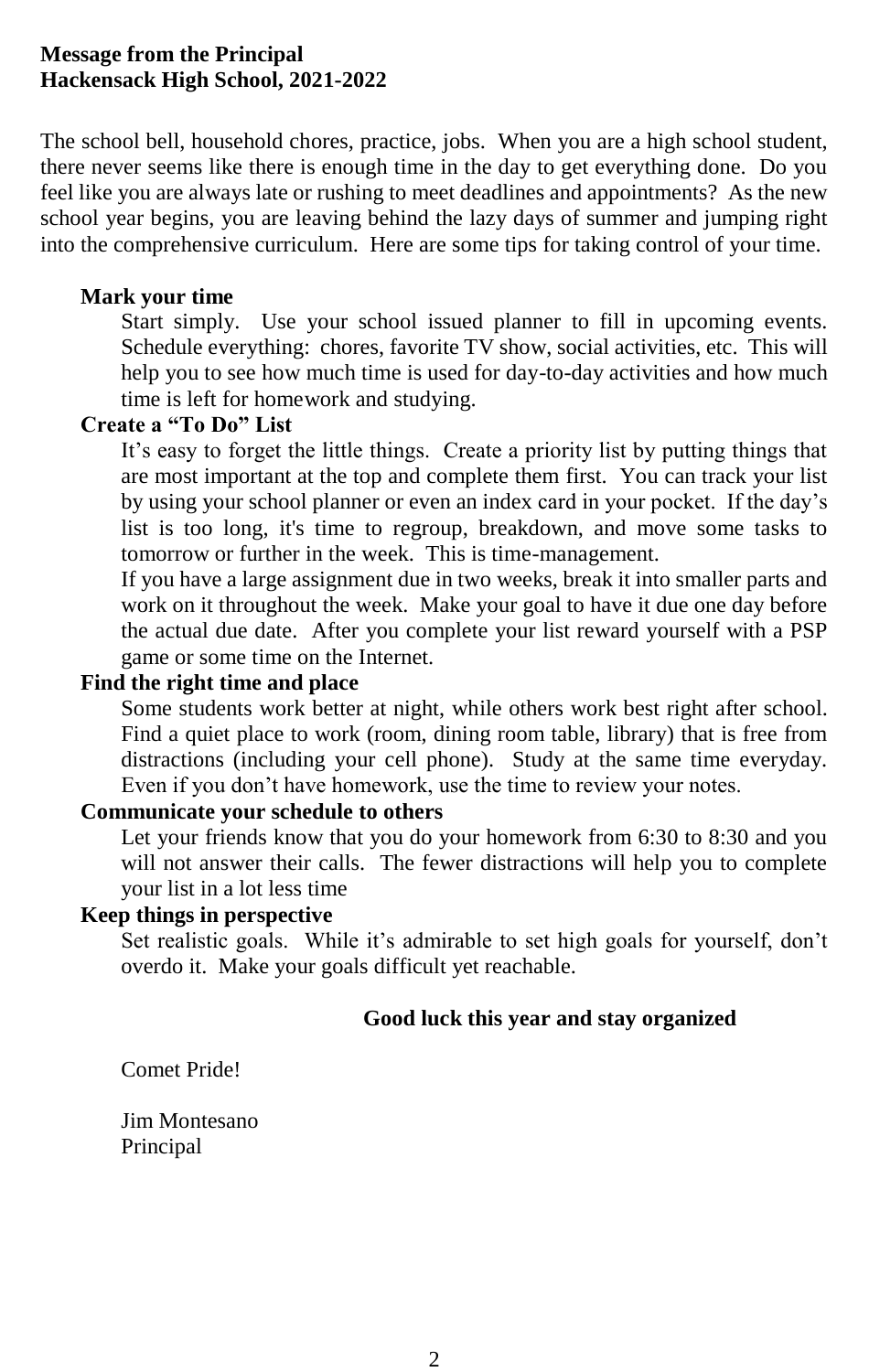#### **HACKENSACK HIGH SCHOOL MISSION STATEMENT**

**Hackensack High School is a learning community that fosters an appreciation for cultural diversity, intellectual growth, and individual diligence. We strive to prepare students to accept life's challenges by encouraging them to be open-minded, reflective, life-long learners who have integrity and respect for others. Hackensack High School, in partnership with home and community, will develop citizens who make a difference in their community.** 

#### **VISION STATEMENT**

#### **Reaching all Learners**

### **SCHOOL MOTTO**

#### **"There is no limit to what a good man can do, if he doesn't care who gets the credit" Adopted 1930**

#### **SCHOOL COLORS**

**Hackensack High School's Colors are Navy Blue & Old Gold.**

#### **SCHOOL NICKNAME**

**Hackensack High School "COMETS" were the Colts until 1912. The inspiration for the change was Haley's Comet, which was important news at the time.**

#### **SCHOOL ALMA MATER "Old Hackensack"**

**(Tune – "Palisades"—New York University Alma Mater) Oh Hackensack, dear Alma Mater, For thee we raise the gold and blue, And strive to lift thy banner higher In each and everything we do. And when we bring up to thy alter Trophies from Football, Field and Track, We'll mingle many hearts and voices In praise of Hackensack**

**But high school friendships all must sever And fade, as does the dying day, And comrades all must come to parting As out in life we mend our way. Whatever fate may hold in secret May we turn our memories back, Renew once more our old devotion For thee, dear Hackensack. W. Demarest / B. Pratt 1918 By permission of New York University**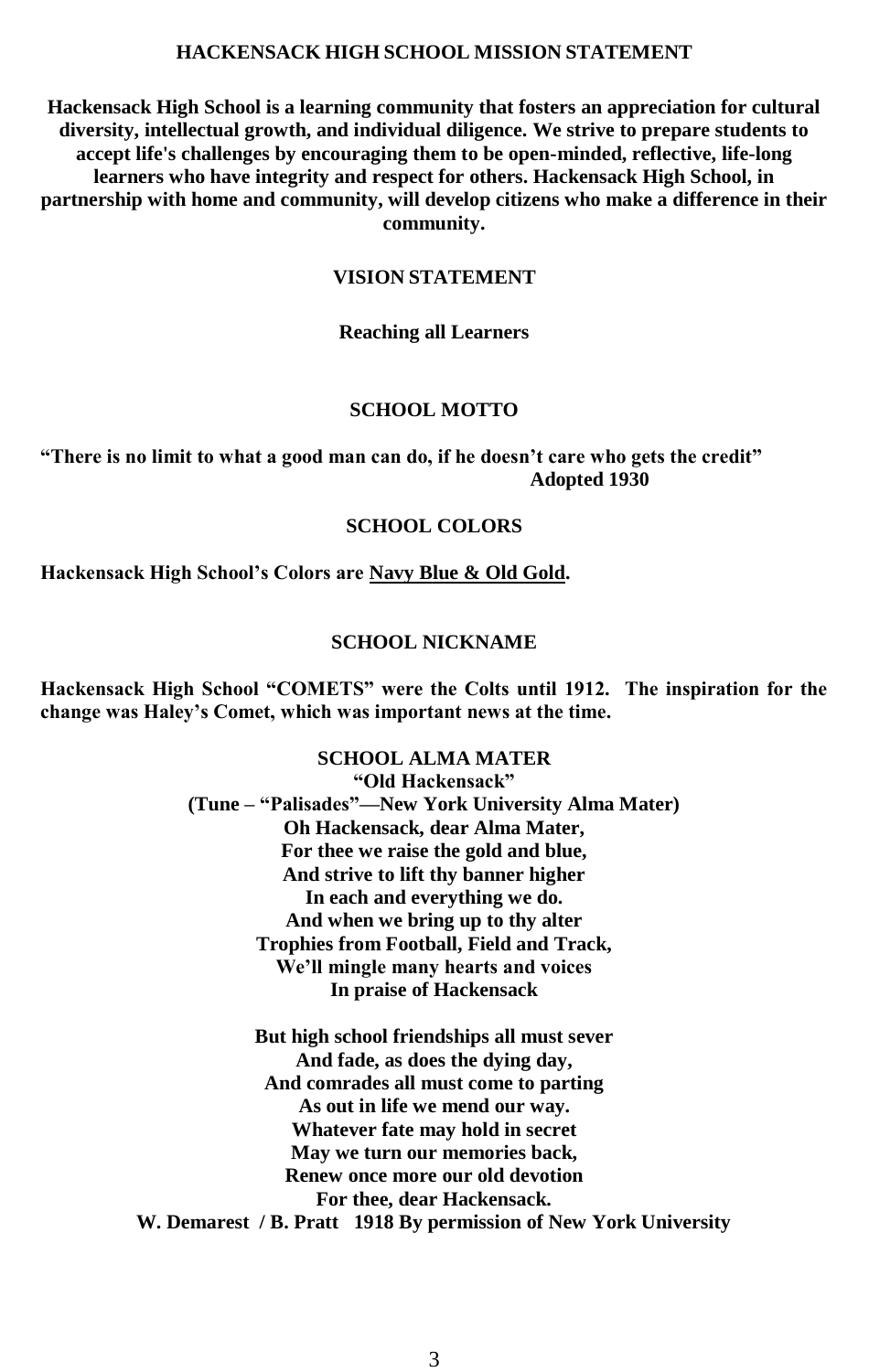# **Hackensack High School Policies and Guidelines**

# **Guidance Policies**

# **Class Rank**

- Class rank is computed for seniors at the end of the  $6<sup>th</sup>$  and  $7<sup>th</sup>$  semesters.
- Fall rank is calculated by October 1, based upon the final grades in all courses completed at that point.
- Spring rank is calculated after mid-year grades are finalized.
- All students registered by September 15 of their senior year will be included in senior rank.
- Any student registered after September 15 of their senior year WILL NOT be included in senior rank.
- Course credits are multiplied by the weighted value indicated in the table below. The cumulative total is then divided by the total credits attempted, including failures.

| <b>Final</b>   | A+  | A | $B+$ | в | U+  | ັ |  |
|----------------|-----|---|------|---|-----|---|--|
| <b>Grades</b>  |     |   |      |   |     |   |  |
| <b>Level 1</b> | ر., |   | 6.5  |   | 5.5 |   |  |
| Level 2        | 6.5 |   | 5.5  |   | 4.5 |   |  |
| Level 3        | 5.5 |   | 4.5  |   | 3.5 |   |  |

The following quality point index is used:

- **Level 1** courses include Advanced Placement (AP), Pre AP, Honors, and Middle College courses.
- Level 2 courses include College Preparatory and elective courses.
- **Level 3** courses include Non-College Preparatory courses including Physical Education, Health, Drivers Education, Cooperative, Vocational, ESL, and Resource courses.

# **Course Audit**

- A student may audit a class by officially registering for a class without earning a letter grade or credit with permission from the Guidance Supervisor.
- A student must fill out a "Course Audit Form" signed by the Guidance Supervisor, parent and student in order to audit a course.
- A student auditing a course must adhere to school attendance policy.
- A student auditing a course is responsible for all assignments, testing and class preparation required of the other members of the class.
- The audited course will appear on a student's transcript with an "N" grade.
- No credit is earned, and the student's grade-point average is not affected.
- Exceptions to the rule shall be made, under extenuating circumstances, with the permission of the Principal.

# **Course Failure**

- A student who fails one or more courses during a school year must accept the responsibility of repeating the course in summer school.
- Students may only attend a board approved summer school. A list of the board approved summer schools are located on the Hackensack High School Guidance website.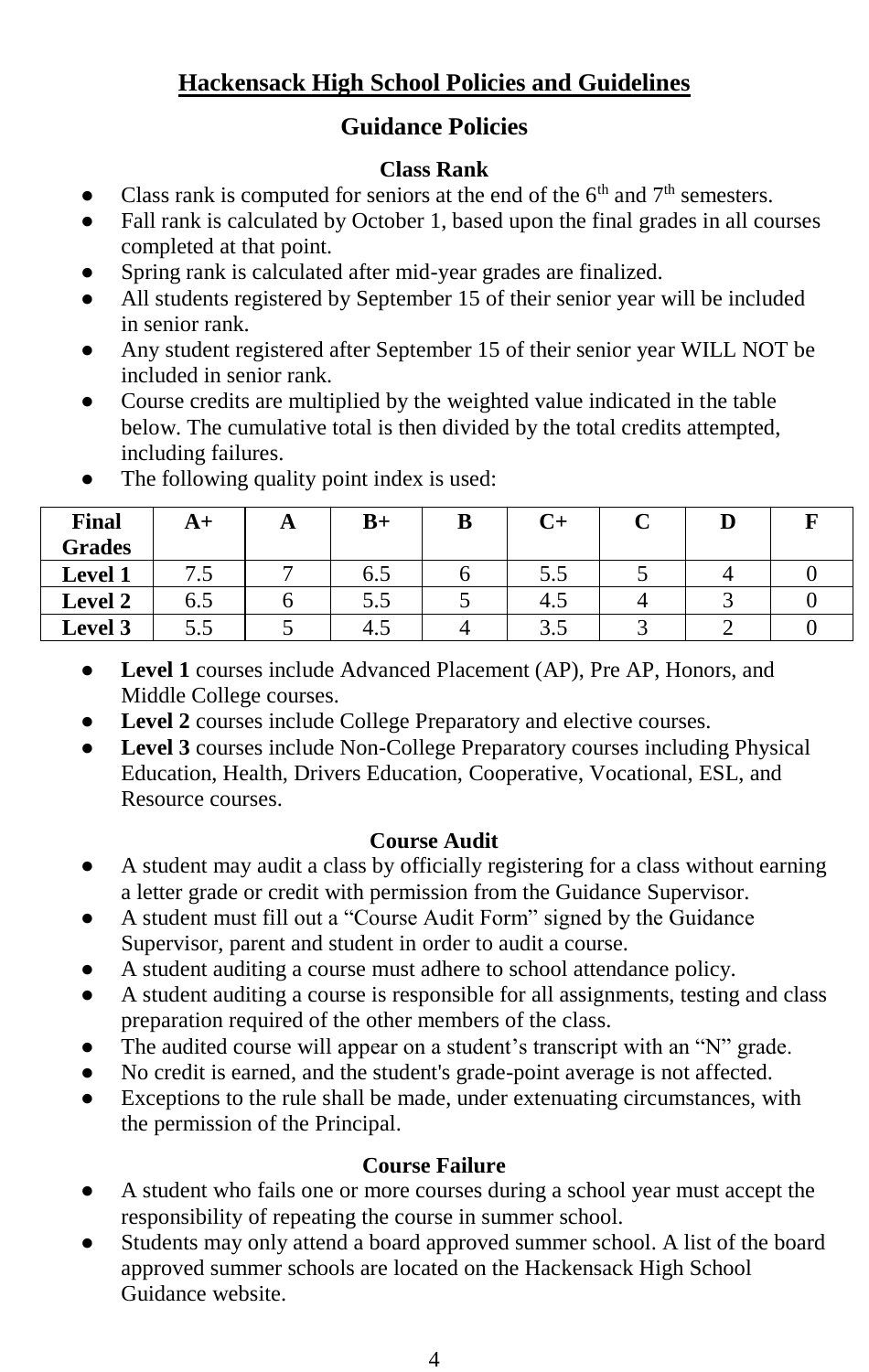- Summer school tuition and fees are the responsibility of the student.
- Summer school courses will be added to a student's transcript upon successful completion of the course and will be designated with an SS.
- Failed course will not be removed from a student's transcript.

## **Course Withdrawal**

- A student must carry a minimum of 32 credits for the school year.
- Any course change before September  $15<sup>th</sup>$  will not be recorded on a student's transcript. No course withdrawals will be permitted after September 15<sup>th</sup>.
- Exceptions to the rule shall be made, under extenuating circumstances, with the permission of the Principal. In the event that a change of schedule is recommended by the Principal, any course dropped after the above-mentioned date shall result in a withdrawn failing or withdrawn passing recorded on a student's transcript. Any dropped course requires written permission from a parent or guardian. Students are to continue attending the course as an audit and will not receive credit for the course.

## **Grade Point Average**

- Grade Point Average is not weighted.
- Cumulative GPA is computed for all students using final grades.
- Course credits are multiplied by the numeric value indicated in the table below.
- The cumulative total is then divided by the total credits attempted, including failures.
- The following quality point index is used:

| <b>Final</b><br>Grades | $A + /A$ | $B+$ | D<br>D | ∼<br>∪+  | ≖ |  |
|------------------------|----------|------|--------|----------|---|--|
|                        |          | ن.ر  | ັ      | -<br>ر ب |   |  |

## **Schedule Change**

- Student schedule changes will only be honored during the month of August until September 15 by filing a "Schedule Change Form" in the Guidance Office.
- Students may not request a change based on preferences for teachers or lunch periods.
- Students who failed a course under a specific staff member may request a course section change.
- Student requested schedule changes **will not** be honored during the school year unless there is a scheduling error.
- Students may not change to another section of a course for any reason other than safety and/or security.
- Students may drop to a lower level course within the same content area at the discretion of the Department Supervisor with written parental permission.
- Exceptions to the rule shall be made, under extenuating circumstances, with the permission of the Principal.

## **School Registration**

- A student under age 18 who intends to register into school must present themselves in the guidance office accompanied by a parent or legal guardian.
- Students aged 18 or older may legally sign themselves into school.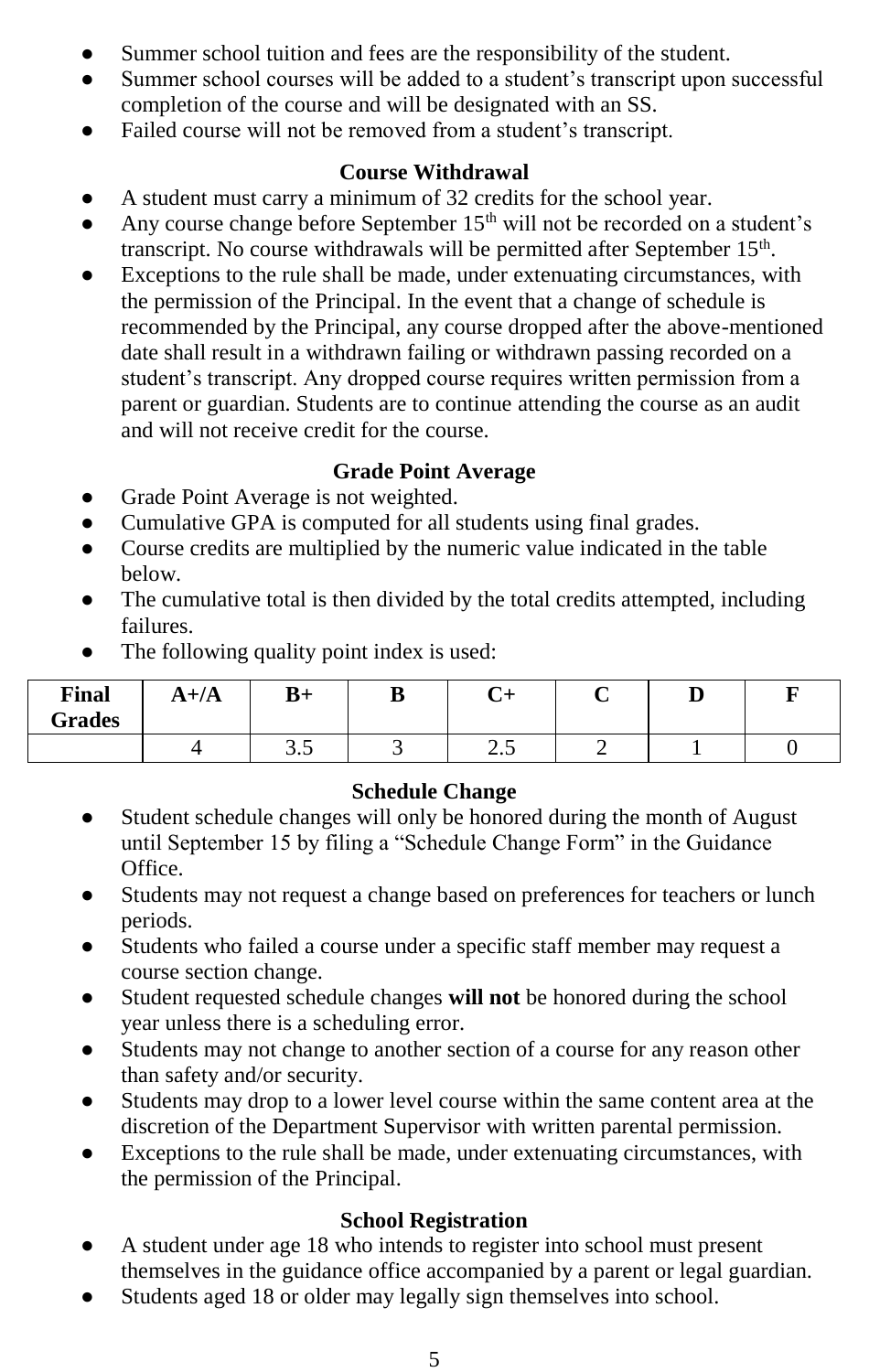- Registration Packet must be filled out completely.
- In addition to the registration packet, the following information must be provided:
	- o School records
	- o Medical form
	- o Proof of birth
	- o Proof of residence
	- o Guardianship papers if necessary
- Upon registration, student must complete placement tests.

# **School Withdrawal**

- A student who intends to withdraw from school must present themselves in the guidance office accompanied by a parent or legal guardian.
- Student and parent will be required to fill out release cards.
- Student must return all books and settle all fines.
- Student records will only be released upon successful completion of above procedure.

# **Transcripts**

- Student transcripts are confidential documents; records are subject to privacy protections pursuant to Federal/State laws and regulations (*N.J.A.C* 6A:16- 7.1(c)3vii.
- A student, parent, or legal guardian may request a copy of his/her own transcript from the guidance office.
- A student must have a completed transcript request form on file in order to have a transcript released to a third party.

# **Student Code of Conduct Policies and Guidelines**

The Hackensack School District is committed to behavioral interventions that focus on the whole child. The following practices will be instituted in the 2021/2022 school year to promote positive student engagement with an individualized approach to corrective action.

- Building administrators will review their code of conduct and mandate student/teacher consultations for all infractions of disrespect, insubordination, inappropriate behavior and defiance.
- Any subsequent disciplinary referrals submitted by the teacher that falls under the umbrella of inappropriate behavior will result in an administrative conference with the student and teacher in an effort to seek understanding/repair harm.
- A counseling component will be required for all Tier 2 infractions; this would be inclusive of any infraction that would result in Saturday School or Out of School Suspension.

\*This provision excludes instances of a threat, violence or a secondary confirmed HIB. A counseling component will still be required but may take place as a part of the re-entry process with the counselor and administrator.\*

Building administrators will review discipline data quarterly with the teachers in an effort to engage in a dialogue geared toward recommendations to increase student engagement.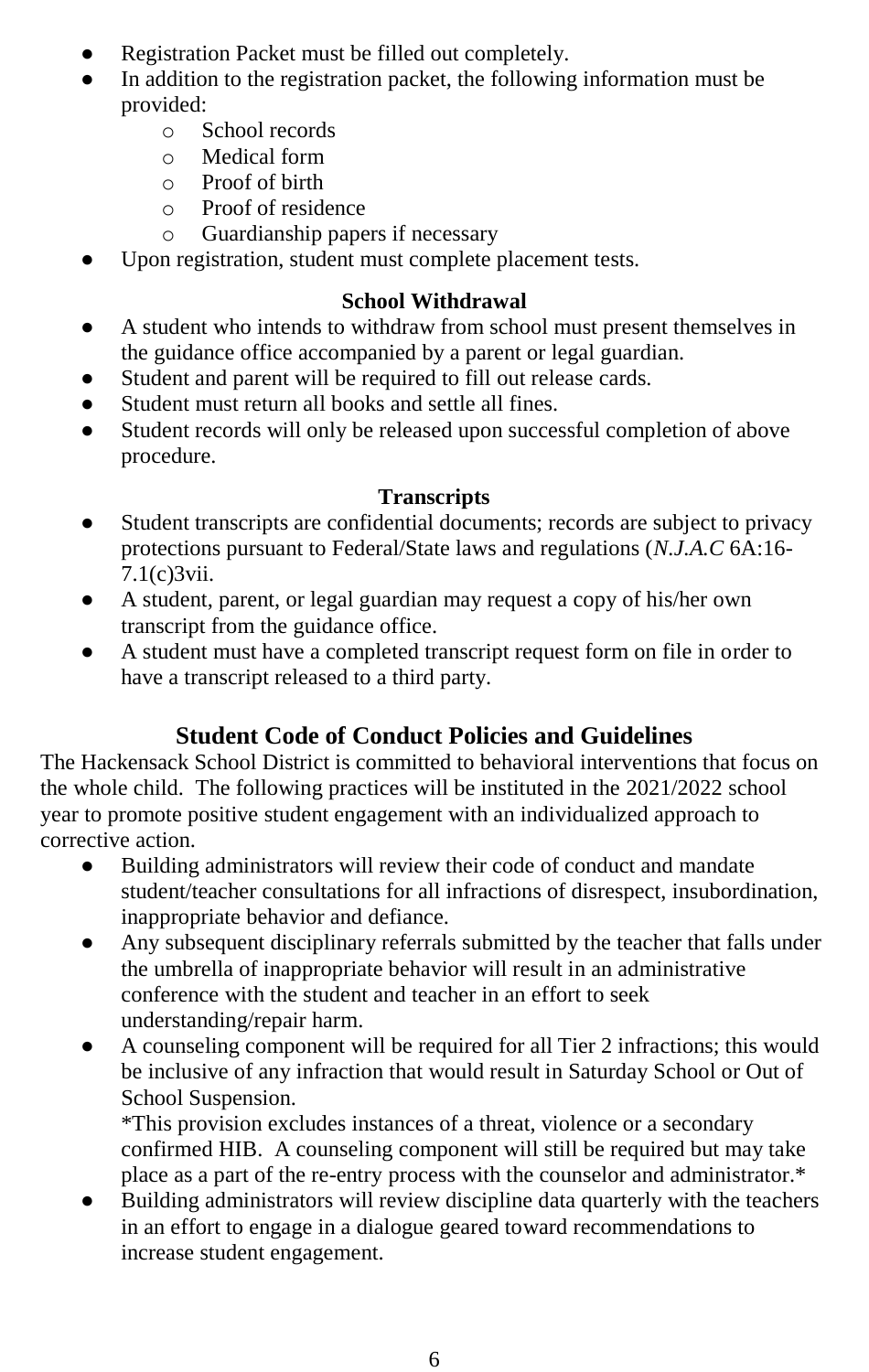Building administrators will meet with teachers that have multiple discipline referrals to review classroom policy, lesson planning and classroom engagement in an effort to ascertain any contributing factors.

District Policies:

- 5500 [EXPECTATIONS FOR STUDENT CONDUCT](https://www.straussesmay.com/seportal/Public/DistrictPolicy.aspx?policyid=5500&id=ea07fff11e43450fa62a93d74e9e231f)
- 5600 [STUDENT DISCIPLINE/CODE OF CONDUCT](https://www.straussesmay.com/seportal/Public/DistrictPolicy.aspx?policyid=5600&id=ea07fff11e43450fa62a93d74e9e231f)

*Disclaimer: Please note that in our effort to maintain the safety and well being of students and school personnel we may find it necessary to adjust the consequences when it is in the best interest of the student and student body. Therefore, we reserve the right to revise or modify these guidelines at any time including the right to deny students the right to certain privileges.*

# **NON-DISCRIMINATION POLICY**

*The Hackensack Board of Education passed the following resolution at the July, 1999 meeting:* BE IT RESOLVED, that the Hackensack Board of Education does hereby affirm its policy to insure equal educational opportunities for all students and equal employment opportunities for all persons, and by set policy affirms not to discriminate in its educational and vocational education programs, activities, employment policy, or admission policies and practices on the basis of race, color, creed, religion, national origin, social or economic status, sex, handicapped conditions or limited English proficiency. NOW THEREFORE, BE IT RESOLVED, that in order to fulfill this responsibility, the Board shall establish a program of Non-Discrimination action to review, and modify as maybe necessary, its present school and classroom programs and employment contract practices; and NOW THEREFORE, BE IT RESOLVED, that any person having questions or concerns regarding Non-Discrimination including section 504 of the Rehabilitation Act, 4 shall contact the Hackensack Board of Education and the designated Affirmative Action Officer and Handicapped Law Coordinator.

BE IT FURTHER RESOLVED that the resolution complies with the federal laws, Title IX and Section 504 of the Rehabilitation Act and New Jersey Law Title VI, which prohibit discrimination on any basis in any school matter.

The Non-Discrimination Plans are located in the Office of the Assistant Superintendent and are available for review by interested parties.

# **SCHOOL VISITORS/PARENT CONFERENCES**

In an effort to maintain the safety and security of our students, faculty and staff Hackensack High School will restrict building visitors. Every attempt will be made to conference with parents and address school-based concerns via remote meetings. Parents are encouraged to contact their child's teachers, counselors and administrators by email and establish dates/times that are mutually agreeable for discussions. In any instances where parents or guardians must report to school for a meeting, they will be required to wear a mask and adhere to social distancing. Failure to follow these guidelines will result in termination of any conferences, which will be followed by a directive to leave school premises.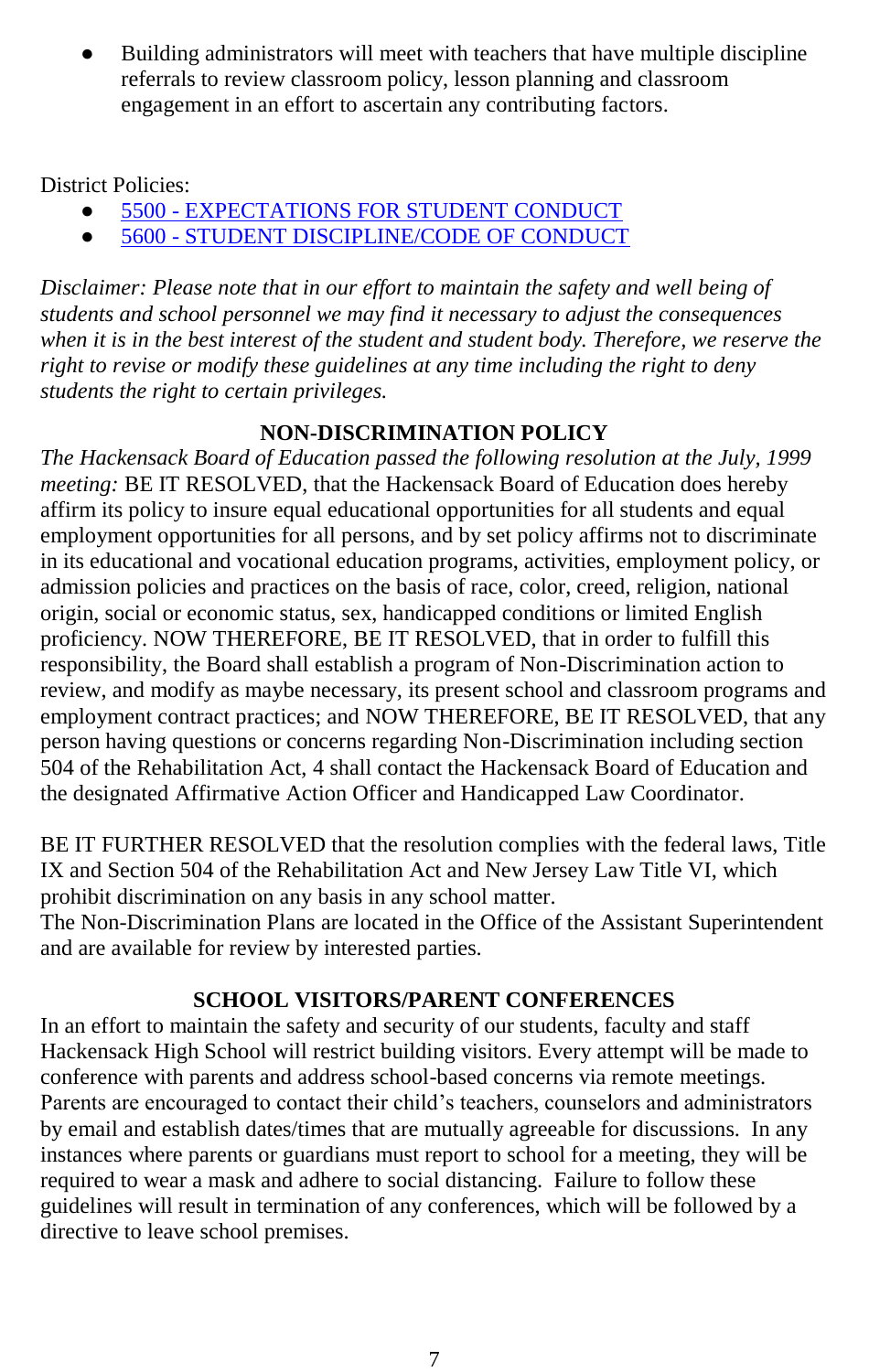### **POINT OF ENTRY**

Students must enter Hackensack High School through designated areas identified by grade level. Any student that reports late to school must check-in at Single Point of Entry; they will then be marked as "tardy" and permitted in class. Students that are not feeling well or display symptoms will not be permitted in classrooms or be allowed to engage in their scheduled activities as all measures of precaution will be taken to ensure the safety of the school community. All students are expected to enter through their respective grade level door. There is signage at each entrance.

Grade 9: East Wing on Beech Street Side of School

Grade 10: Under bridge

Grade 11: Single Point Entry

Grade 12: Main Gym Lobby

### **STUDENT ATTENDANCE GUIDELINES**

Procedures regarding masks, social distancing, building entry, exit times, congregating in the hallway and modified lunch periods will follow all state, county, local and district guidelines. Failure to follow the guidance given by faculty, staff and/or administration will constitute defiance and will result in a parent phone call requesting that the student is retrieved from school for non-compliance.

Consistent with th[e Hackensack Board of Education Policy 5200 -](https://www.straussesmay.com/seportal/Public/DistrictPolicy.aspx?policyid=5200&id=ea07fff11e43450fa62a93d74e9e231f) Attendance, the following procedures shall be implemented with respect to student absence.

- 1. Within the authority granted by NJ Administrative Code, an administrative waiver is granted any student who is absent due to:
	- A) Extended illness verified in writing by a doctor. (Extended illness is defined as two or more consecutive days).
	- B) Death in the family. Maximum of five (5) school days for immediate family (defined as parent, sibling, grandparent or member of immediate household).
	- C) School-sponsored activities.
	- D) Required verified Court appearance
	- E) Verified college testing
	- F) Verified college visits-Maximum 3 days or with approval from administrator
	- G) NJ Commissioner of Education published list of religious holidays
	- H) Field Trips
	- I) Extenuating circumstances at the discretion of the Principal.
- 2. Letters requesting waivers will only be accepted up to five school days following a student's return to school, not thereafter.

Students shall be required to make up all work missed as a result of absence within a reasonable time of their return to school as designated by the teacher in consultation with the counselor and grade level administrator.

3. If a student will be absent for more than two weeks, due to medical conditions, home instruction shall, upon request, be provided through the Office of the Director of Special Services.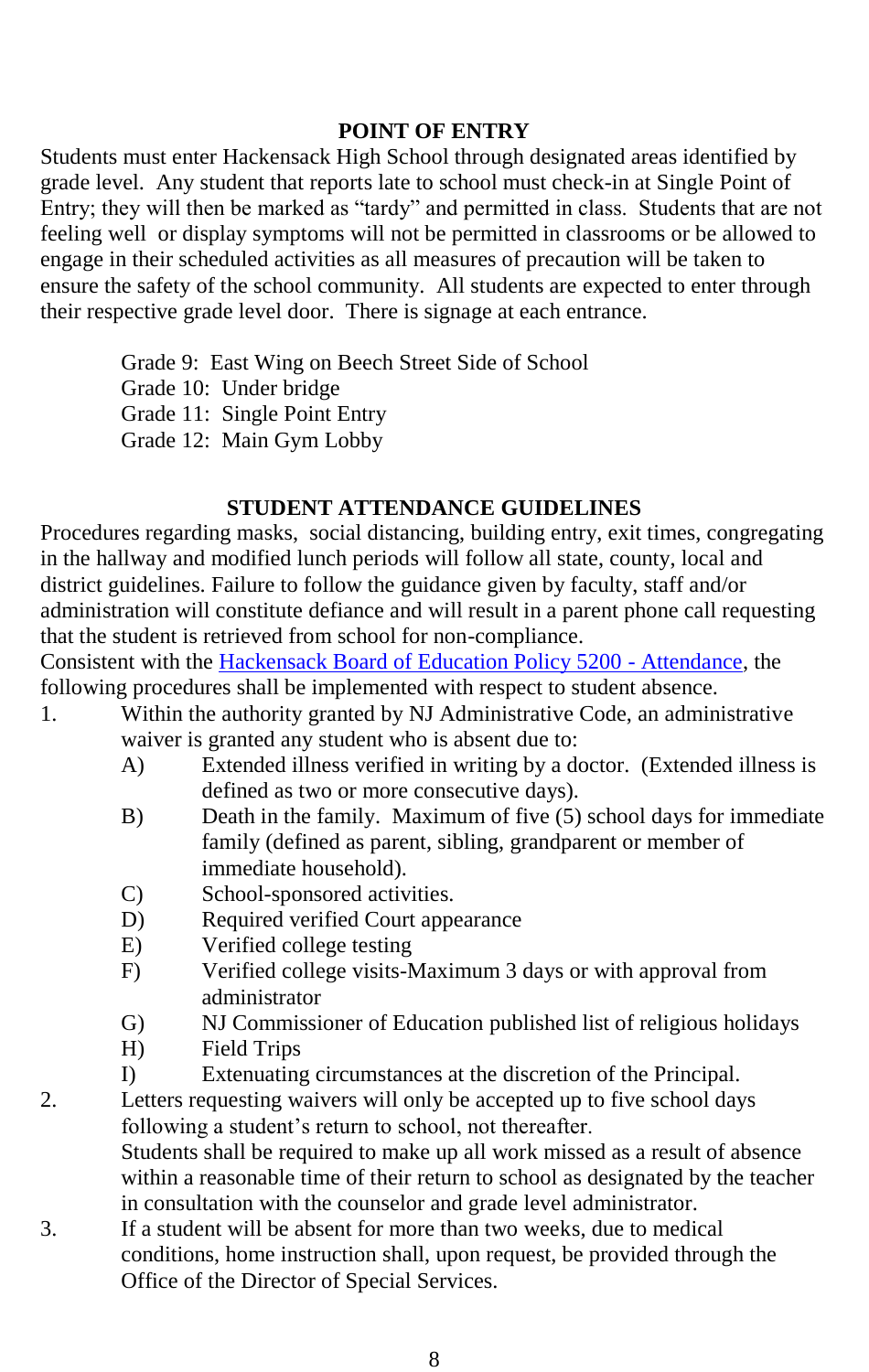- 4. The following represents the maximum number of unwaived absences before a student loses credit for a course.
	- A) Full Year Course 16 days
		- B) One semester course 8 days
		- C) Physical Education 12 days
		- D) Health/Driver Education 4 days
- 5. If a student arrives to class late, an assignment of a  $10<sup>th</sup>$  period session and/or a teacher consultation to review any missed instruction/assignments will be required in order to ensure that the learning outcomes are clear. Students are responsible for attending these sessions and failure to do so will adversely impact their grades. These meetings will be scheduled at a time that is convenient for the instructor. Students that exceed two absences a week will not be entitled to a conference without a written parent request and meeting regarding any barriers associated with a timely arrival. A parent may appeal to the grade level administrator for more than 1 conference in any given marking period.
- 6. "Virtual" days or home instruction service days during any school closure period will count as days in membership for students; students need to be marked as present or absent during such days. All students can be recorded as present for applicable days unless the district knowingly determines a student was not participating in any such instruction, in which case they must be recorded as absent.
	- A) Any student who does not attend the scheduled virtual meeting and fails to submit an assignment for the day as outlined online by the instructor will be recorded as an absence.
	- B) The teacher will notify the student and parent of the absence by phone and document the correspondence in conferences.
	- C) It is the responsibility of the student and/or parent to communicate the reason for the absence and request a work extension.
	- D) If the request by the student or parent is received by the teacher or counselor within a week of the missed assignment that teacher will grant the request and advise of a due date for the make-up work.
	- E) Students that are late for virtual instruction will not be marked as absent as long as they engage in the online course work. However, it should be noted that their failure to engage with their teacher will adversely affect their ability to maximize their score on any assignments given.
- 8. Students arriving twenty minutes or more late to a class will be charged with an unwaived absence.
- 9. Parents will be notified of an absence from school by an automated phone call.
- 10. Warning letters of excessive absence will be mailed home after 6, 9 and 14 days absent.
- 11. Letters concerning lateness to school will be mailed home after 20 days tardy.
- 12. Parents will also be notified of attendance on progress reports and report cards.
- 13. If a student exceeds the attendance policy, parents/guardians are notified of loss of credit and the appropriate appeal process.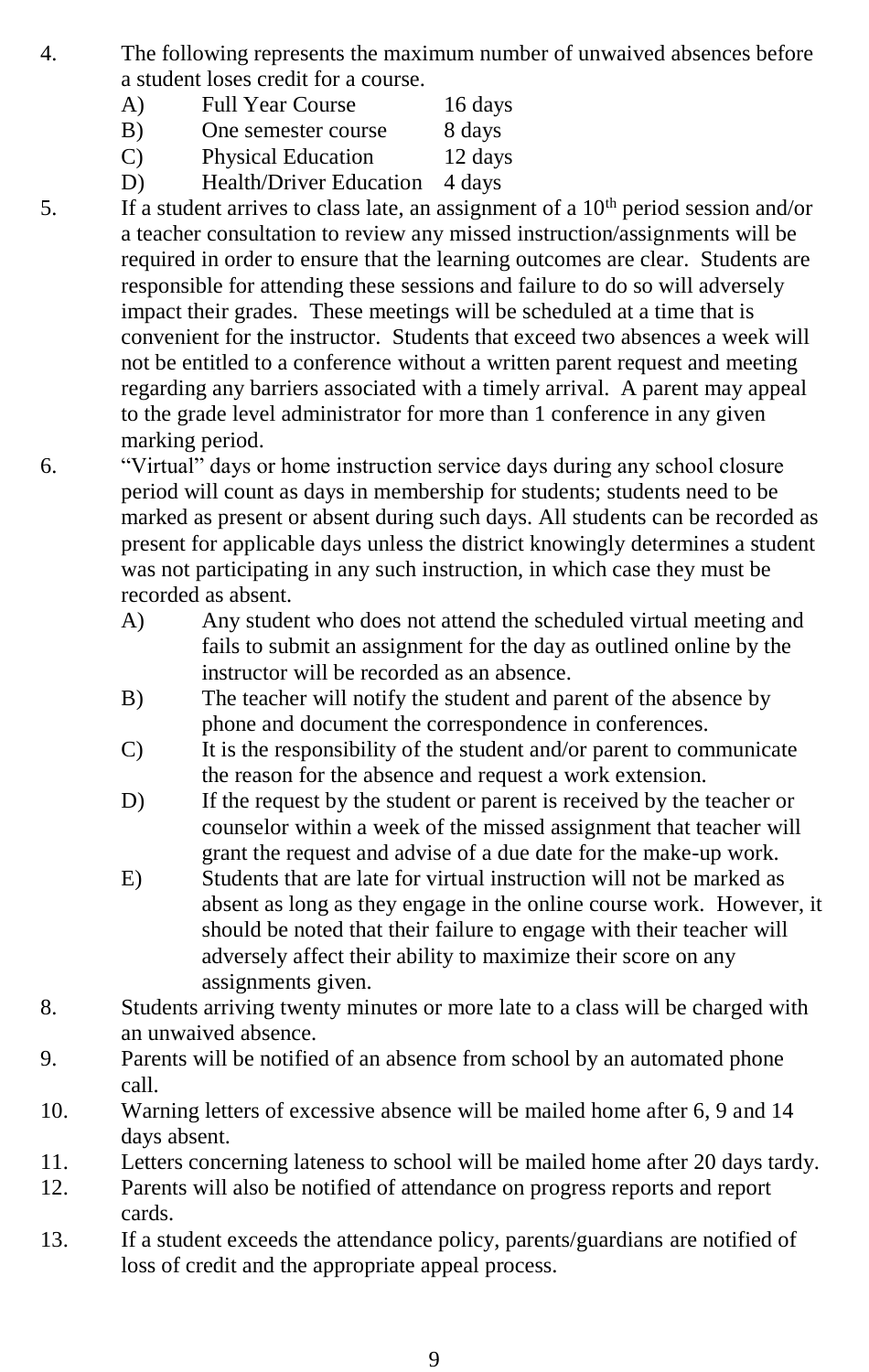- 14. A student/parent choosing to appeal the loss of credit must contact the Attendance Supervisor within five days of receiving documentation that the allowable absences for a course has been exceeded.
- 15. The Attendance Committee, consisting of faculty members, will conduct a hearing and make a decision regarding any appeal for loss of credit. A parent or guardian must be present at the hearing along with any advocate the student requests.
- 16. Attendance appeals will only be granted for courses where the student has a possibility of attaining a passing grade for the year.
- 17. A student who is absent may not participate in any extracurricular activities on the day of absence without the approval of an administrator.

# **RESTORATION OF LOST CREDIT -**

Credit lost through excessive absence, including class cuts, may be restored by satisfactory completion of courses in summer school sessions or other approved alternatives established by building administration. FOR CREDIT LOST FOR COURSES FAILED, IT IS THE STUDENT'S RESPONSIBILITY TO SEE THEIR COUNSELOR ABOUT CREDIT MAKEUP.

# **CUTTING CLASS**

Class cutting can result in loss of credit. Students are required to attend all scheduled classes. Students who have unexcused absences from a class due to cutting class are assigned a zero for all work missed, including tests and quizzes. These zeros can have a seriously negative effect on the grade in a course. Class cuts are included as unexcused absences which has a direct effect on class attendance and the possibility of losing credit for the course.

# **UNAUTHORIZED VACATIONS**

The administration believes that students accompanying parents on trips and vacations while school is in session miss vital classroom instruction. This type of absence becomes the sole responsibility of the parents and students. Any parent/guardian wishing to remove a child from school for three or more days must inform the Assistant Principal (HS/MS) or Principal (Elementary) in writing. Absences due to vacations are unexcused as per school attendance policy. Any unauthorized vacation ten or more days will result in the student being dropped from our roles. Exceptions to the policy can be requested in writing to the grade level administrator; consideration will only be given in cases where students can engage in virtual instruction, assignment completion and required work submission.

# **STUDENT CLASSROOM EXPECTATIONS**

Students will collaborate with their teacher on classroom and study expectations. The class will then receive these guidelines in writing which will include rules and regulations, and grading procedures from each subject teacher at the start of the school year and at the start of each semester class.

Failure to comply with expected standards of behavior and study will result in teacherissued consultations, teacher/parent phone calls, conferences, and/or referral of the student to the counselor. In addition, deadlines for projects and research papers must be honored. If a request for administrative intervention is made, the referral should detail previous attempts to improve behavior, along with any escalation of noncompliance if applicable.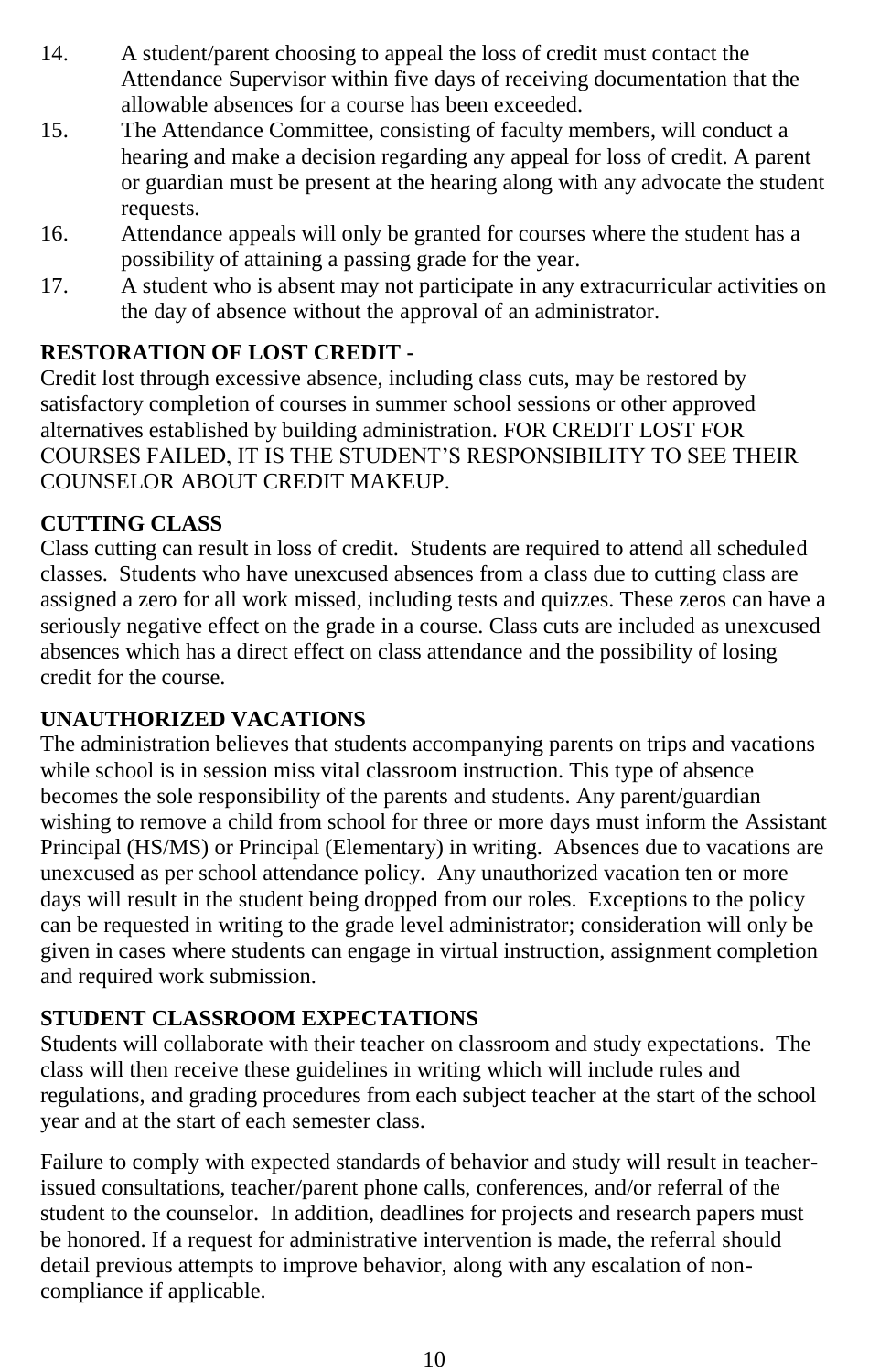# **DISCIPLINE CODE**

Student's responsibilities include regular school attendance irrespective of students' marriage, pregnancy or parenthood, being punctual to all classes, putting forth conscientious effort in classroom work, and conformance to school rules and regulations. Rules and regulations have been developed to produce a climate within the school that is conducive to wholesome learning and living. It is expected that all students will respect the rights and feelings of the professional staff, their fellow students, and all others who are involved in the educational process (*N.J.A.C*. 6A:32-8 and 13.1).

The guidelines provided will take into account the severity of offense, age of student offenders and the history of inappropriate behaviors in accordance with *N.J.A.C*. 6A:16-7.2-5-7.6. After reviewing these factors school administration reserves the right to modify any consequences outlined in this document to ensure the safety and wellness of the school community. Evidence of misconduct warrants an appropriate disciplinary response. Hackensack High School is committed to a restorative approach to corrective action that focuses primarily on relationship building between students and teachers. In situations where students are referred for administrative intervention the steps outlined to repair harm should have already been taken. When these measures have not been effective in changing behavior, the school monitor and/or assistant principal will consult with the teacher, student, parent and counselor to determine next steps in an effort to work collaboratively to increase student engagement. In accordance with *N.J.A.C*. 6A:14 and 16-7.1 (a)(6), any discipline administered for students with disabilities will be done in consultation with case managers and in accordance with any plans that have been established for continued development.

A student referred for disciplinary action will receive the appropriate level of support, which may include a counseling component, intervention/referral services or other measures deemed appropriate by administrative leadership. Parents will be advised of their child's misconduct. Parental support and at home follow-up are tantamount to the correction of inappropriate behavior.

Disciplinary measures include:

- 1. **Teacher Consultation** Teachers may assign before or after school meetings for minor misbehavior, lateness to class or violation of classroom rules. During scheduled discussions the teacher will review classroom expectations and discuss productive instruction engagement.
- 2. **Central Intervention** Monday, Wednesday and Thursday; 2:30 p.m. 3:30 p.m. (HS), assigned by the assistant principal as a disciplinary action. Nonattendance or misconduct during Central Intervention will result in additional consequences. The focus will be on social-emotional and academic support. During Central Intervention students will be expected to complete outstanding assignments and a self-reflection sheet that will be reviewed with the advisor for corrective action steps.
- 3. **Saturday Intervention -** Saturday 8 a.m. through 12 p.m., is assigned by the assistant principal for issues where central intervention has not provided sufficient remediation. The focus will be on social-emotional and academic support. Students will be expected to write down their reflection on the decisions that resulted in the assigned consequences. The advisor for Saturday Intervention will engage in student conferences related to the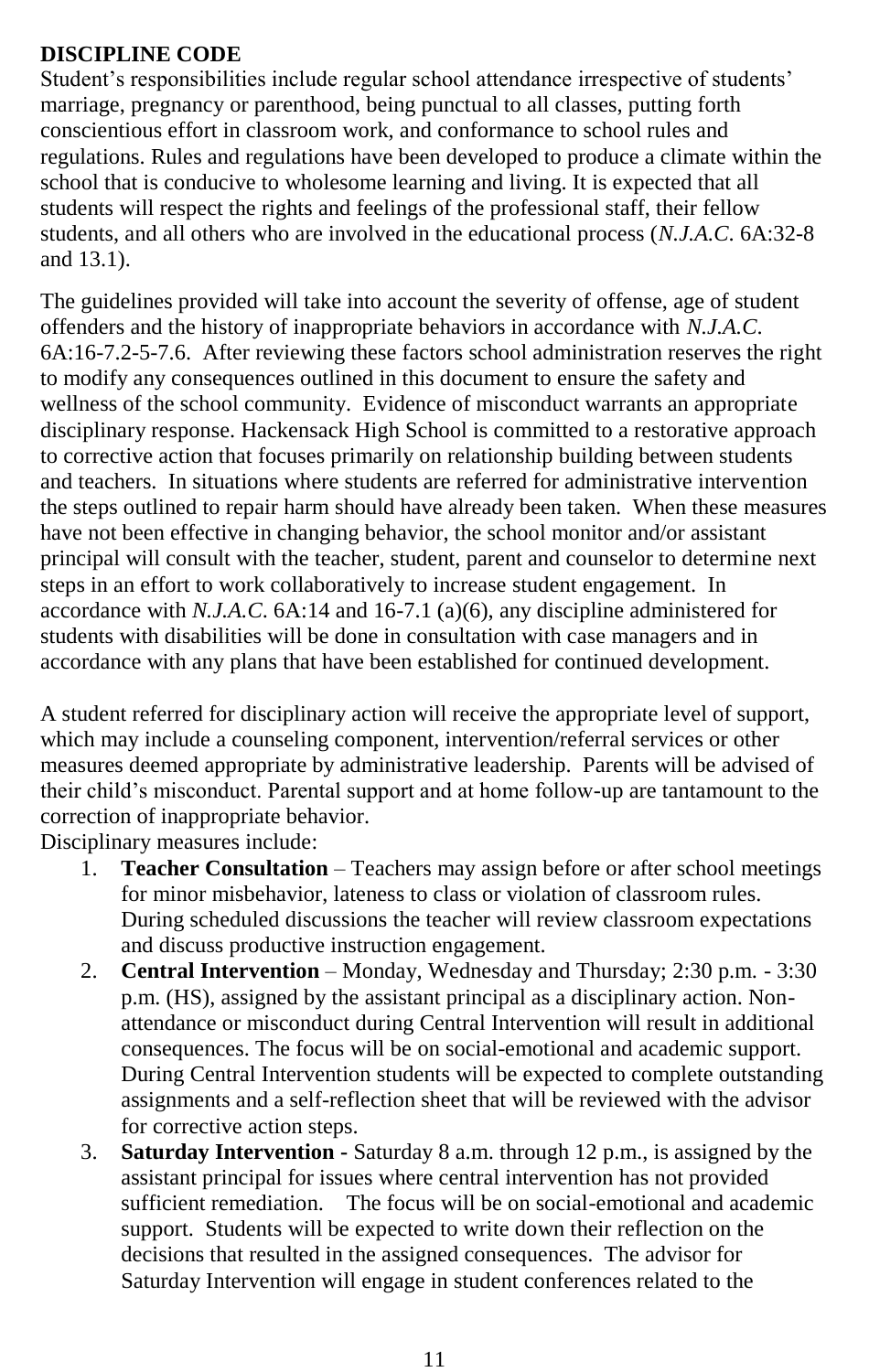behavior and make recommendations to the teacher regarding additional support.

- a. Arrive at 8:00am. NO EXCEPTIONS–Enter through the Single Point of Entry.
- b. Students arriving late will not be admitted.
- c. Failure to report to Saturday Intervention will result in a parentconference and additional disciplinary action including Out of School Suspension and/or additional Saturday Interventions.
- 4. **Friday School** Assigned by the Assistant Principals and/or School Monitors Friday School is from 2:30pm – 4pm.
- 5. **Success Academy**  Assigned by Assistant Principals, Monday through Friday, times TBD, in a classroom, under the supervision of Hackensack
- High

School Staff. A counseling component is embedded into Success Academy.

- 6. **Suspension Alternative Program** (SAP) Assigned by Assistant Principals, students can be placed in the program for  $5 - 10$  days. A mandatory parent conference must be held for any student and an in-take meeting at SAP must also take place on the morning of the student's first day. The SAP is located at 284 Hackensack Avenue and their school day is from 9am – 2:30pm. Failure to attend or dismissal from SAP will result in additional administrative consequences including out of school suspension.
- 7. **Out-of-School Suspension** Serious misconduct results in the student's deprivation of school attendance for a specified period of time up to ten full school days. Parents will be notified of their child's suspension from school. All out-of-school suspension requires a parent/student/school counselor/ administrator conference prior to the student's return to school. During out-ofschool suspension, the student is prohibited from participating in any school functions. The student is permitted to make-up all work missed during out-ofschool suspension. Arrangements must be made with the individual teachers and school counselor at the end of the school day. Upon return to school, a student will need to complete Post Suspension Counseling; failure to do so will result in further disciplinary action.
- 8. **Revoking of Privileges** Student privileges such as senior parking and special events (athletic and non-athletic) such as the senior prom, graduation, trips, etc. may be revoked at any time at the discretion of assistant principal/principal.

All students will be granted due process; parents/guardians may appeal disciplinary consequences by making a request in writing to the building principal (*N.J.A.C. 6A:3- 1.3-1.17).*

## **THE DISCIPLINE CODE IS BASED ON NEW JERSEY STATUTES 18A:6-1 AND 37-4.**

Conduct, which shall constitute good cause for suspension or expulsion of a pupil guilty of such conduct, shall include, but not be limited to, any of the following:

a. Continued and willful disobedience. Any "Terroristic Threats" will require Juvenile Police intervention and recording; also disrespect towards any teacher, staff person or other student;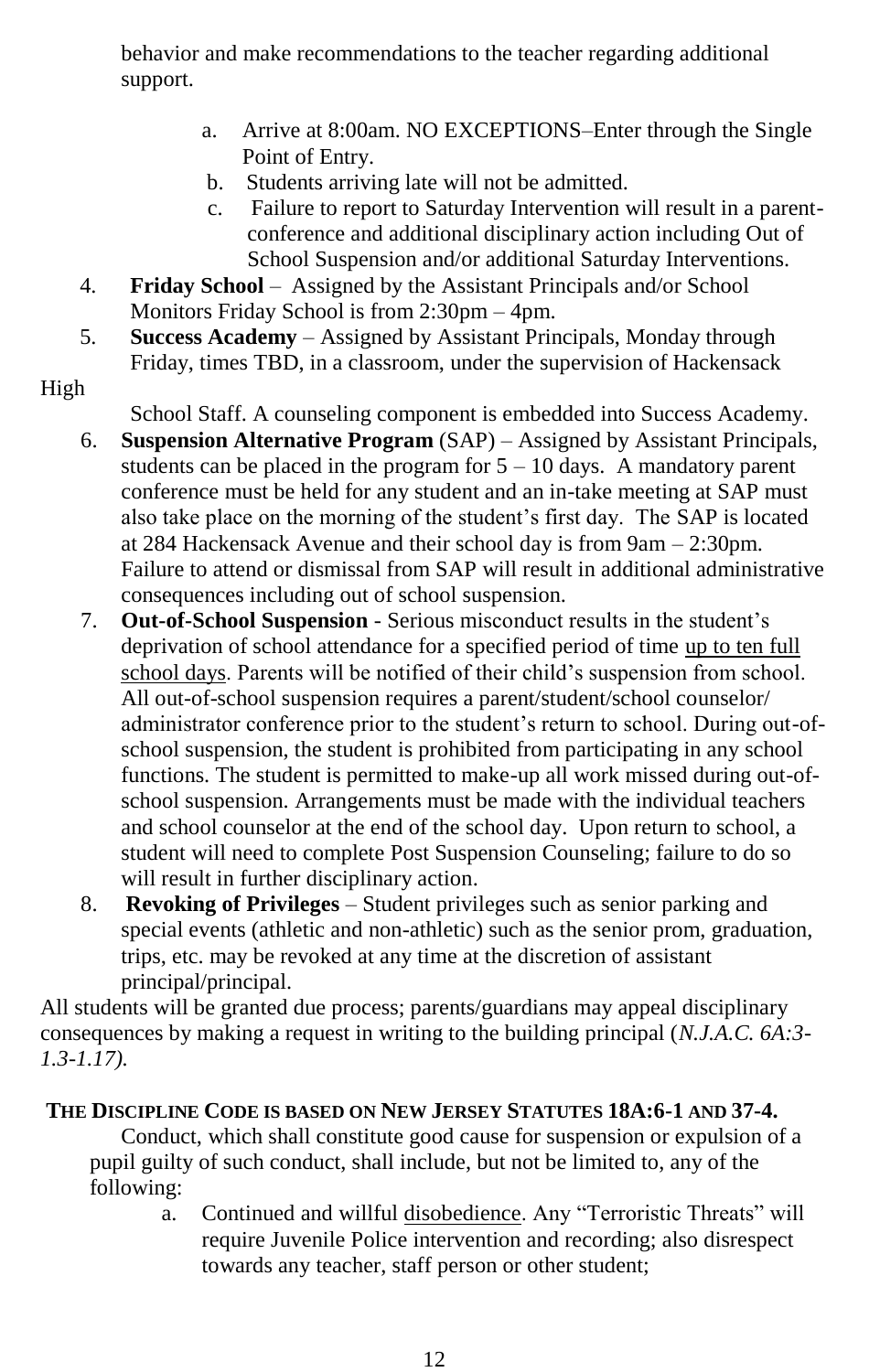- b. Open defiance of the authority of any teacher or person having authority over the student. Failure to cooperate could cause police intervention and removal from school;
- c. Conduct of such character as to constitute a continuing danger to the physical well being of other pupils. "Walk-away" policy must always be adhered to;
- d. Physical assault upon another pupil or upon any teacher or other school employees. Possible police intervention and removal from school. Walk-away policy must be adhered to;
- e. Taking, or attempting to take, personal property or money from another pupil, or from his presence, by means of force or fear. Searching of a student, book bag, and locker could take place;
- f. Willfully causing, or attempting to cause, substantial damage to school property. Student/Parent could be liable for payment of damages;
- g. Participation in an unauthorized occupancy by any group of pupils or others of any part of any school or other building owned by any school district, and failure to leave such school or other facility promptly after having been directed to do so by the principal or other person then in charge of such building or facility;
- h. Incitement which is intended to and does result in unauthorized occupation by a group of pupils or other of any part of a school or other facility owned by a school district; and
- i. Incitement, which is intended to and does result in truancy by other pupils;
- j. Violation of district weapons policy. This includes any out-of-school infraction;
- k. "Hate Crime" means any suspected or confirmed offense or unlawful act which is directed or occurs to a person, private property, or public property on the basis of race, color, religion, sexual orientation or ethnicity; for example, murder, assault or harassment. Follow the walk-away policy;
- l. A "Bias Incident" means any suspected or confirmed act that is directed against or occurs to a person, private property, or public property on the basis of race, color, religion, sexual orientation or ethnicity;
- m. Students are not permitted to have laser pointers at any time;
- n. Electronic devices (cell phones, mp3 players, cameras, and etc.) are not to be seen or heard.
- o. Any offense that may adversely affect the school environment/climate.

# **FIGHTING POLICY**

Hackensack HS has a "walk-away" policy regarding fighting or arguments. Students are required to "walk-away" instead of participating in a fight or argument that could lead to a fight and/or disruption to the orderly operation of the school day.

Our students are required to communicate with teachers, counselors, school monitors and administrators when they become aware of a verbal conflict that has the potential of rising to physical aggression. When these instances are brought to the attention of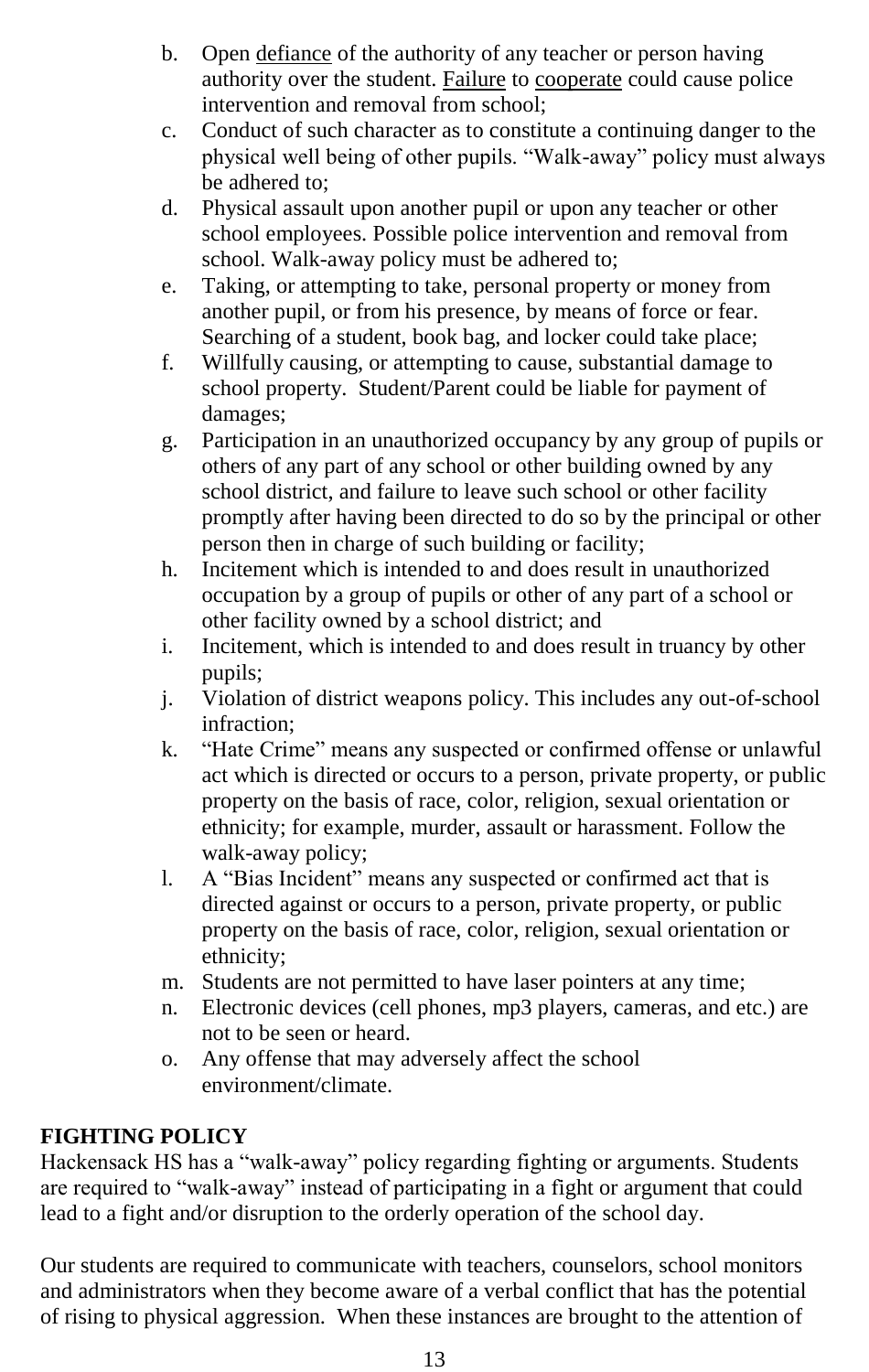school officials student meetings will take place, when appropriate, with parent outreach to ensure that students are heard, and their concerns are addressed. Failure to discuss these issues in a proactive way will result in disciplinary action.

Students who fight in school, on school grounds, or commit any offense that may adversely affect school environment/climate may be referred to the Hackensack Police and could be suspended for up to ten days. Students could be taken into police custody. Any students who participate in loud, verbal arguments and do not "walkaway" will be assigned intervention(s) and/or suspended up to ten days. Students who repeatedly engage in violence, harassment, bullying, either in person or online, will not be able to participate in extracurricular activities.

# **HARASSMENT/INTIMIDATION/BULLYING POLICY**

The Hackensack Board of Education expects pupils [and], staff members and community to treat one another with civility and respect, and will not tolerate acts of harassment, intimidation or bullying. Like other disruptive or violent behaviors, this conduct interferes with an individual's ability to learn and a school's ability to educate its pupils in a safe environment.

"Harassment, intimidation or bullying" means any gesture, any written, verbal or physical act, or any electronic communication\*, whether it be a single incident or a series of incidents, that is reasonably perceived as being motivated either by any actual or perceived characteristic, such as race, color, religion, ancestry, national origin, gender, sexual orientation, gender identity and expression, or a mental, physical or sensory disability, or by any other distinguishing characteristic, that takes place on school property, at any school-sponsored function, on a school bus, or off school grounds as provided for in section 16 of P.L.2010, c.122 (C.18A:37-15.3), that substantially disrupts or interferes with the orderly operation of the school or the rights of other students and that:

- a. a reasonable person should know, under the circumstances, will have the effect of physically or emotionally harming a student or damaging the student's property, or placing a student in reasonable fear of physical or emotional harm to his person or damage to his property;
- b. has the effect of insulting or demeaning any student or group of students; or
- c. creates a hostile educational environment for the student by interfering with a student's education or by severely or pervasively causing physical or emotional harm to the student.

L.2002, c.83, s.2; amended 2007, c.129, s.1; 2010, c.122, s.11.*\* "Electronic communication" means a communication transmitted by means of an electronic device, including, but not limited to, a telephone, cellular phone, computer, or pager.*

# *N.J.S.A.* 18A:37-14

The policy and procedures may address and impose consequences for acts of harassment, intimidation or bullying that occur off school grounds, such as cyberbullying (e.g., the use of electronic or wireless devices to harass, intimidate or bully), to the extent that the policy comports with the provisions of N.J.A.C. 6A:16-7.6, Conduct away from school grounds, and the Hackensack Board of Education's code of student conduct, pursuant to N.J.A.C. 6A:16:7.1. In all instances of HIB behavior occurring off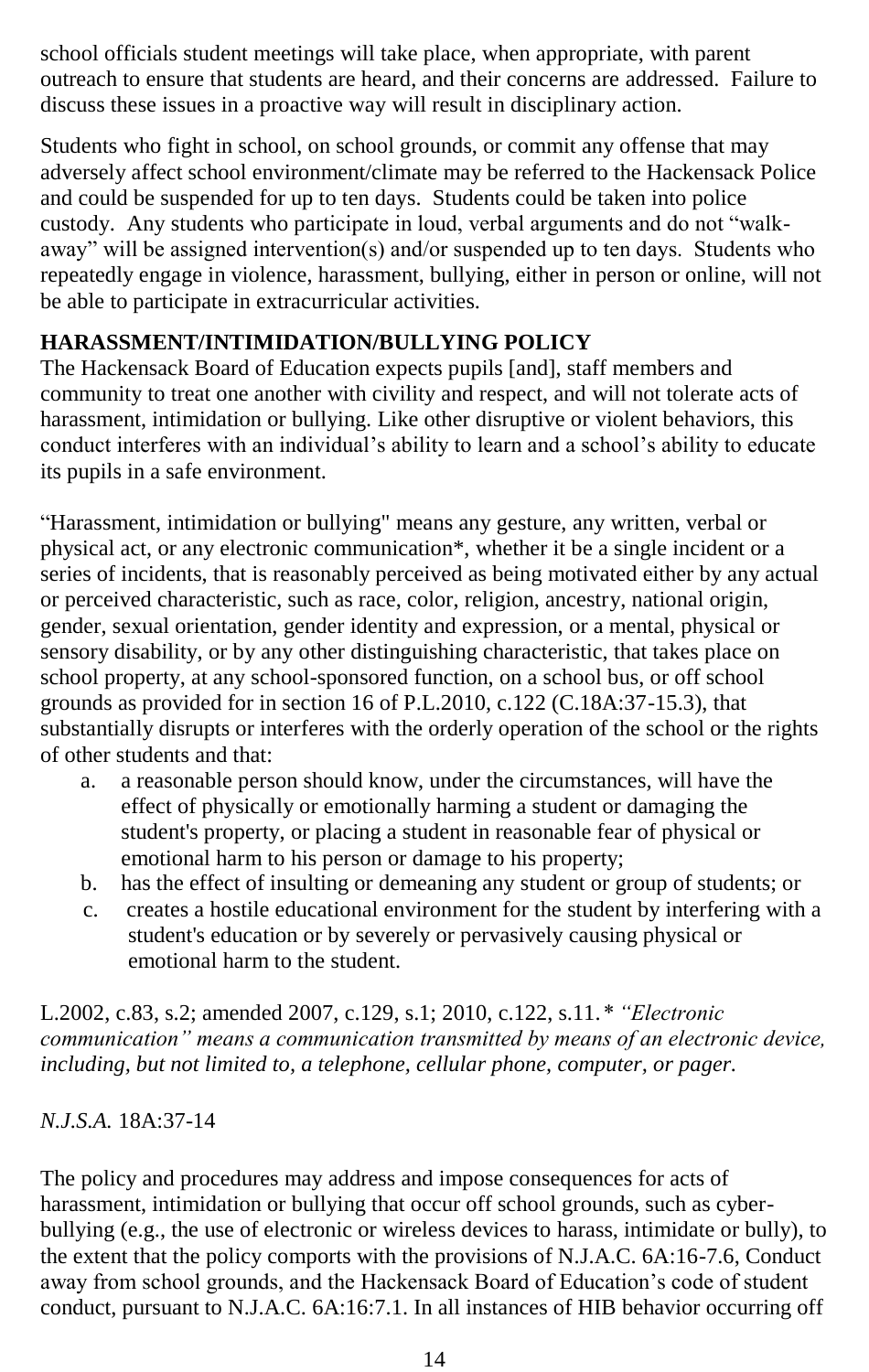school grounds, the consequences may be exercised when it is reasonably necessary for the victim and offending student's physical or emotional safety and well-being or for reasons relating to the safety and well-being of other students, staff or school grounds, pursuant to N.J.S.A. 18A:25-2 and 18A:37-2, and when the conduct which is the subject of proposed consequence materially and substantially interferes with the requirements of appropriate discipline in the operation of the school. All acts of HIB that include the use of school property (e.g., school computers, other electronic or wireless communication devices) apply to the provisions of N.J.S.A. 18A:37-15 and N.J.A.C. 6A:16-7.9, HIB, whether the subject or recipient of the bullying is on or off school property.

The Hackensack Board of Education prohibits acts of harassment, intimidation or bullying against any pupil on school property, at any school sponsored activity or while using district provided transportation, and further prohibits false accusations of bullying made against another as a means of harassment, intimidation or bullying.

Examples of bullying and harassment may include:

- •Verbal abuse including name calling, racist remarks, teasing, etc.
- •Physical attacks including pushing, hitting, punching, hair pulling, scratching, spitting,
- •Social exclusion including ostracism, ignoring, alienating, etc.
- •Psychological abuse including acts that instill a sense of fear or anxiety
- •Any other act that has the effect of insulting or demeaning any individual or group of individuals in such a way as to cause distress, a reluctance to attend school, a decline in work standards or problem behaviors.
- •The use of Cyber or wireless devices to harass, intimidate or bully

The Hackensack Board of Education requires the principal and/or the principal's designee at each school to be responsible for receiving complaints alleging violations of this policy. All school employees as well as all other members of the school community, including students, parents, volunteers and visitors, shall report alleged violations of this policy to the principal/designee. While submission of the Incident Report form is not required, the reporting party is encouraged to use the report form available from the principal of each building. Oral reports also shall be considered official reports. Reports may be made anonymously, but formal action for violations of the code of student conduct *may not* be based solely on the basis of an anonymous report. N.J.S.A. 18A:37-15(3)(b)(5) and N.J.A.C. 6A:16-7.9 (a)2vii

The Hackensack Board of Education recognizes that some acts of HIB may be isolated incidents requiring that the school respond appropriately to the individuals committing the acts. Other acts may be so serious or parts of a larger pattern of HIB that they require a response either at the classroom, school building, district level, or by law enforcement officials. Consequences and appropriate remedial actions for a student who commits an act of HIB may range from positive behavioral interventions up to and including suspension or expulsion, as permitted under N.J.S.A. 18A:37-1, Discipline of Pupils as set forth in N.J.A.C. 6A:16-7.2, Short-term suspensions, N.J.A.C. 6A:16-7.3, Long-term suspensions and N.J.A.C. 6A:16-7.5, Expulsions. In considering whether a response beyond the individual is appropriate, the administrator shall consider the nature and circumstances of the act, the degree of harm, the nature and severity of the behavior, past incidents or past continuing patterns of behavior, and the context in which the alleged incident(s) occurred.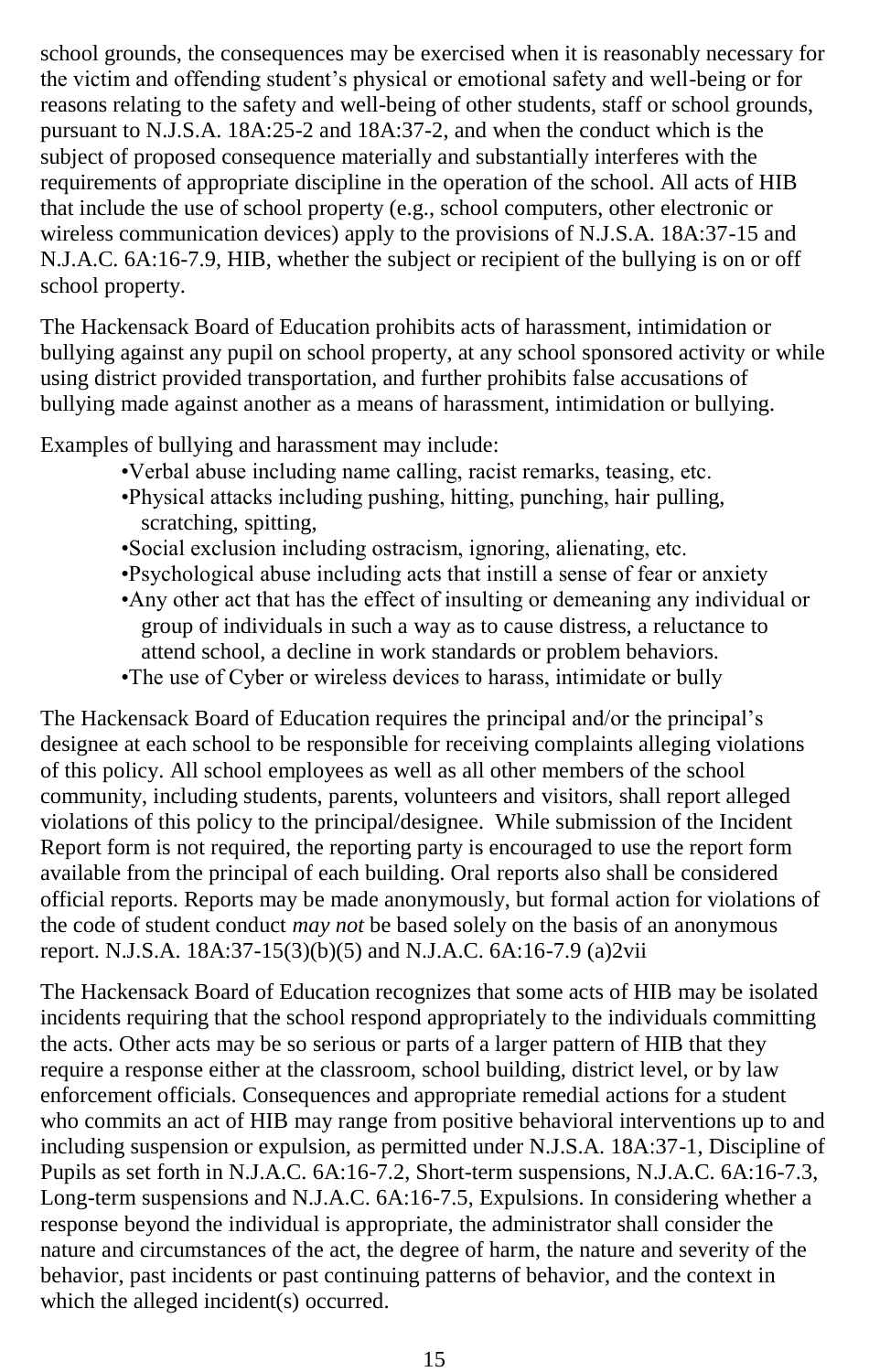The Hackensack Board of Education prohibits reprisal or retaliation against any person who reports an act of HIB. The consequence and appropriate remedial action for a person who engages in reprisal or retaliation shall be determined by the administrator after consideration of the nature, severity and circumstances of the act, in accordance with case law, Federal and State statutes and regulations. N.J.S.A 18A:37-15(3)(b)(8) and N.J.A.C. 6A:16-7.9(a)2x

The Hackensack Board of Education requires school officials to annually disseminate the policy to all school staff, students and parents along with a statement explaining that it applies to all applicable acts of HIB that occur on school property, at school sponsored functions or on a school bus. The chief school administrator shall develop an annual process for discussing the policy on HIB with students.

The Hackensack Board of Education requires its school administrators to develop and implement procedures that ensure *b*o*th* the appropriate consequences and remedial responses to a student or staff member who commits one or more acts of HIB.

# **STUDENT IDENTIFICATION CARDS**

The Hackensack School District is providing all high school students and staff with a photo identification card as a measure of security. Technology cards can also serve as lunch passes. Administration and staff can easily identify any student who attends the high school as well as any unauthorized individuals who might gain entrance to our schools during the course of the school day. Upon request, any student should be able to present their Identification Card at all times.

## **DRESS CODE**

The Board of Education recognizes the rights of students to express their individuality through their attire. It also recognizes the rights and responsibilities of parents to determine the standards of dress for their children. On the other hand, the Board of Education has a responsibility to assure that the atmosphere in schools is conducive to learning.

> Balancing these factors, the Board adopts a dress policy for students that is only minimally restrictive, but sets standards for grooming and appearance during school hours and at school functions. This policy is always being enforced even-handedly and reviewed regularly for reasonableness, consistent with community attitudes.

The following guidelines are established:

1. Student attire shall be neat and clean. Clothing shall cover the torso and legs to mid-thigh.

2. Clothing shall not be transparent, distracting, or disruptive to the school environment.

3. Tank tops, halters, tube tops, and bathing suits are not permitted. Sweatshirts, warm-up and T-shirts are permitted, if they are not torn and if they are not cut, tied or hemmed to expose the midriff. No exposure of undergarments or buttocks.

4. Footwear is required.

5. Except for religious and/or cultural purposes, head coverings may not be worn in school.

6. Students attending any school functions, during school hours, will not be permitted to participate unless they are attired in conformity with this policy.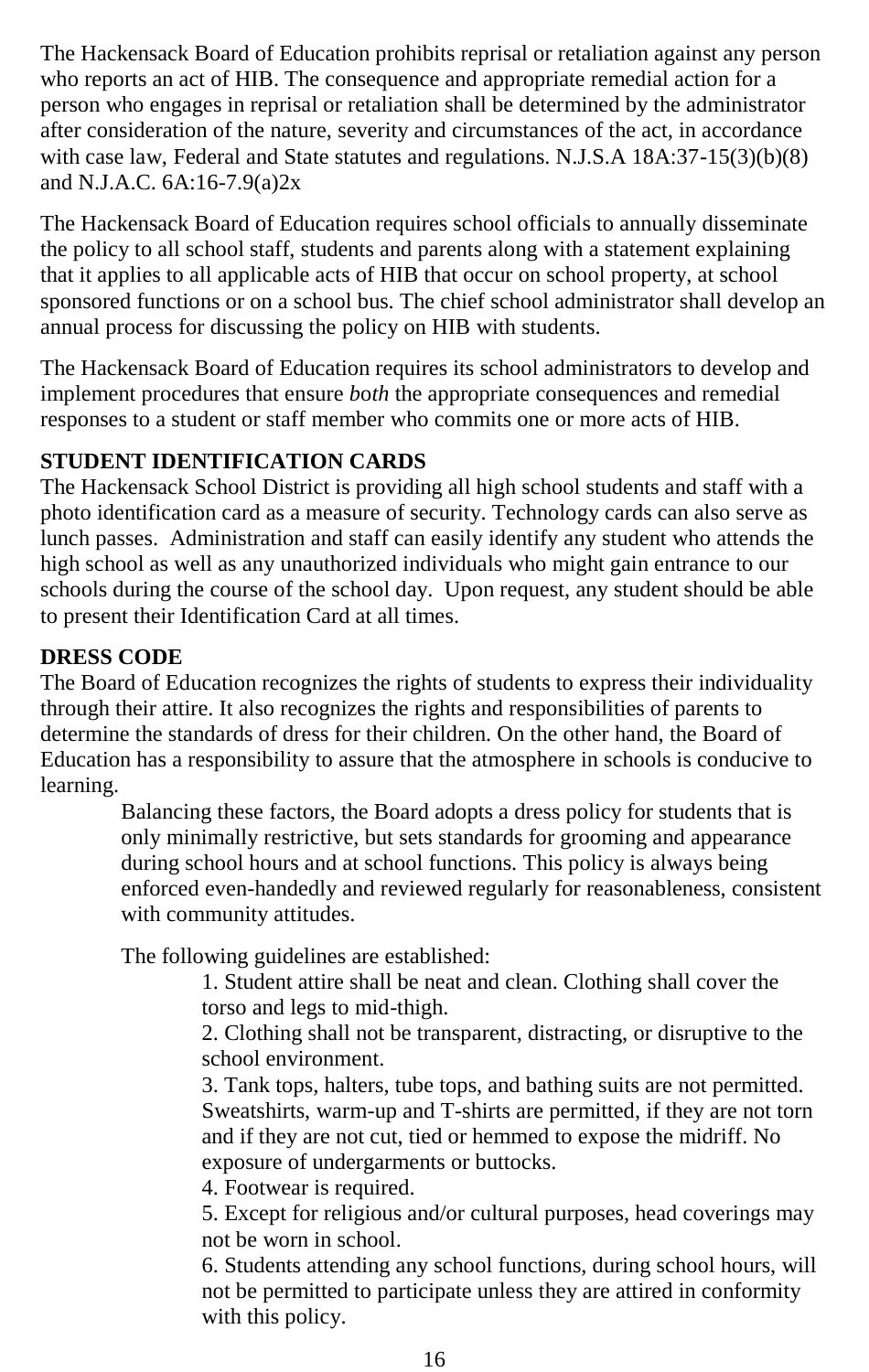7. Clothing that may be gang affiliated, contain profanity or be considered insulting, demeaning or racially insensitive are not permitted.

The Board of Education may approve a mandatory uniform for students at any time. This provision shall supersede the aforementioned guidelines established for appropriate attire. School officials will mandate specific shirts, slacks, skirts, etc. by style and color in accordance with the policy. Failure to adhere to any established dress code, inclusive of school uniforms if a policy is approved, will constitute an infraction of the code of conduct.

\*Disciplinary action shall be taken with any student violating this policy at the discretion of the Assistant Principal/Principal.

# **NARCOTICS, DRUGS, TOBACCO, ALCOHOL POLICY**

The Board of Education recognizes that drug/alcohol abuse presents a growing problem in society and is aware of the vital role performed by the schools in the efforts of the community to control this problem. The Board believes that an educational and therapeutic approach to the problem is more effective than one that is solely punitive in nature. The Board's concern is also to protect students who do not abuse drugs/alcohol as well as to provide help for those who do. The Board of Education pledges not only to meet, but also to exceed, State and Federal mandates for an alcohol and drug-free district by providing the best programs possible for enforcement, intervention and prevention of drug and alcohol abuse.

Students are prohibited from possessing, consuming, or distributing drugs or alcohol in any form while at school, on school grounds, attending a school-related function on or off campus, and coming to and going from school and/or sponsored functions. Students are further prohibited from possessing, smoking cigarettes or using tobacco products in any form in compliance with the school discipline code.

In accordance with NJSA 18A:40, students may be subject to medical examinations, suspension and other disciplinary sanctions established by this policy. Students and their parent(s)/guardian(s) are advised that New Jersey laws may require additional penalties beyond school sanctions for drug-related offenses on and off school grounds.

For the purpose of this policy, "drugs" shall mean:

- 1. All dangerous controlled substances as so designed and prohibited in New Jersey statutes; all chemicals which release toxic vapors as defined and prohibited in New Jersey.
- 2. All alcoholic beverages.
- 3. All anabolic steroids.
- 4. Any (and all) prescription drugs/over-the-counter drugs not prescribed to the students; exception, those for which permission for use in school has been granted pursuant to Board policy. The school nurse must administer this medication.

For further information, please see the complete Policy and Regulations on our school website [\(www.hackensackschools.org\)](http://www.hackensackschools.org/). Please also see details regarding discipline/remediation contained within the school code of conduct.

# **CONFISCATED ITEMS**

All confiscated items (cell phones/electronics, hats, earphones, and etc.) are returned to parent/guardian only. Hats and ear phones/ear buds will be returned on the last day of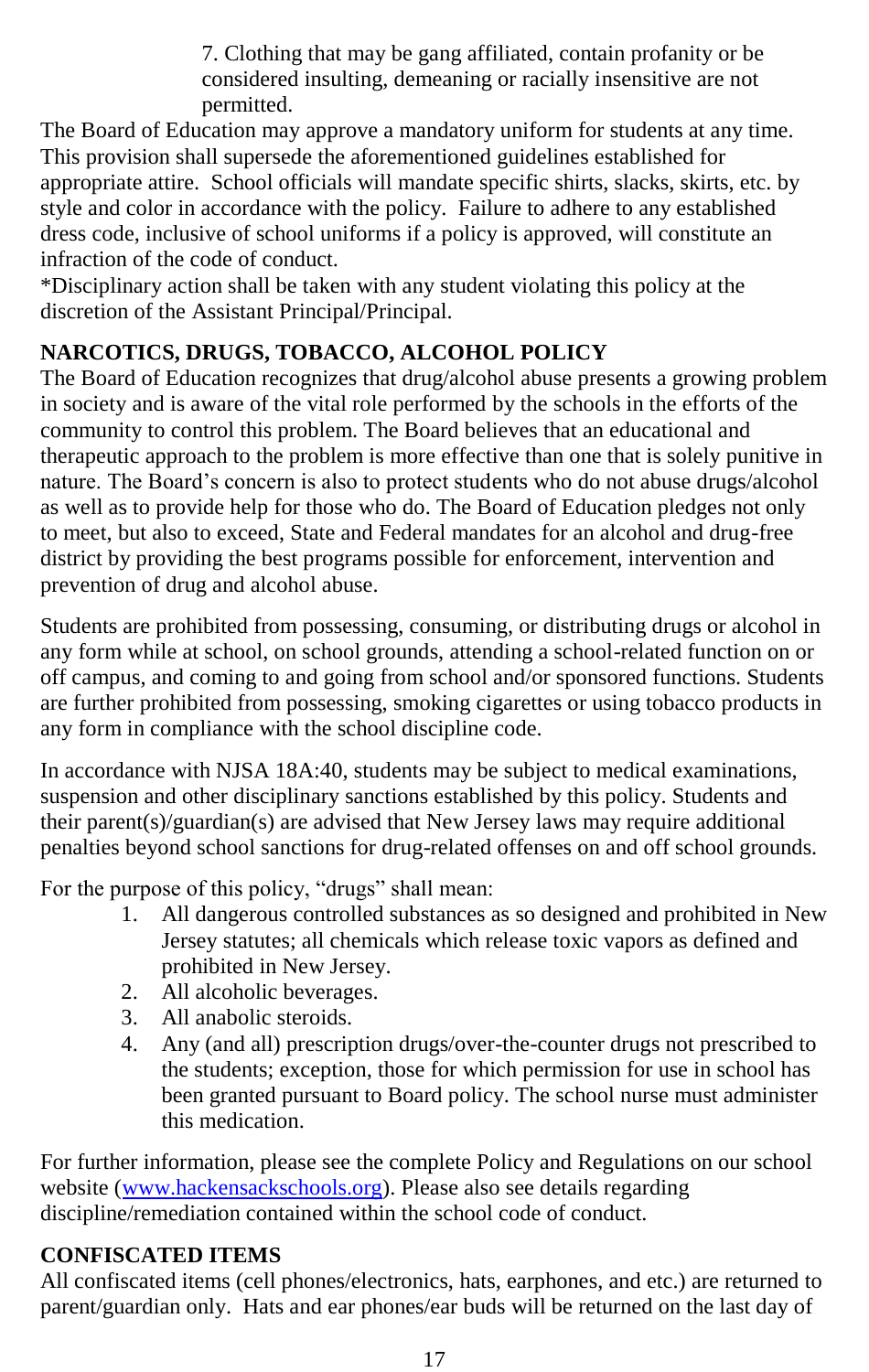school. Electronic Devices will be returned to Parent/Guardian by the grade level assistant principal for the student.

# **SECURITY DRILLS**

NJ law defines a school security drill as "an exercise, other than a fire drill, to practice procedures that respond to an emergency situation including, but not limited to, a nonfire evacuation, lockdown, or active shooter situation and that is similar in duration to a fire drill." Security drills will follow NJDOE school safety and security guidelines.

# **ACADEMIC INTEGRITY POLICY**

Academic integrity is an essential element to Hackensack High School's philosophy and practice of promoting academic excellence. For an academic institution to be successful, an honor code and consequences for violating the honor code must be established. Indeed, once the student is in a university, college, or workplace, any form of dishonesty will result in serious penalties, including automatic course failure and expulsion, losing your job, etc. The danger of plagiarism is not only the embarrassment and punishment that result from being discovered, but the self-delusion of having accomplished something. Cheating, dishonesty, and plagiarism will not be tolerated in Hackensack High School.

# **Cheating includes, but is not limited to, the following examples:**

- Taking, stealing, and/or using an assignment from someone else and submitting it as one's own.
- Allowing another to take and/or use an assignment to submit as his/her own.
- Looking at another's test or essay with or without his consent for the purpose of duplicating that work and submitting it as one's own.
- Representing as one's own the work or words of a parent, sibling, friend, or anyone else.
- Discussing or revealing the contents of a test or quiz with students who have not completed the assessment.
- Unauthorized use of teacher test materials, answer sheets, computer files, or grading programs.
- Using any type of "crib/cliff notes" on your person, an object, or programmed within graphing calculators, palm pilots, cell phones, or other electronic devices without teacher permission.
- Receiving answers for assignments or exams from any unauthorized source.
- Working on assignments with others when not authorized by the instructor.
- Copying from other students during an exam.
- Giving answers to another student for an assignment or exam.

# **Dishonesty includes, but is not limited to, the following examples**:

- Agreeing with other students to commit academic dishonesty.
- Falsification of results from research or laboratory experiments.
- Written or oral presentation of results from which research was never performed.

# **Plagiarism includes, but is not limited to the following examples:**

- Directly quoting or paraphrasing all or part of another's written or spoken words without notes or documentation within the body of a work.
- Presenting an idea, theory, or formula originated by another person as the original work of the person submitting that work.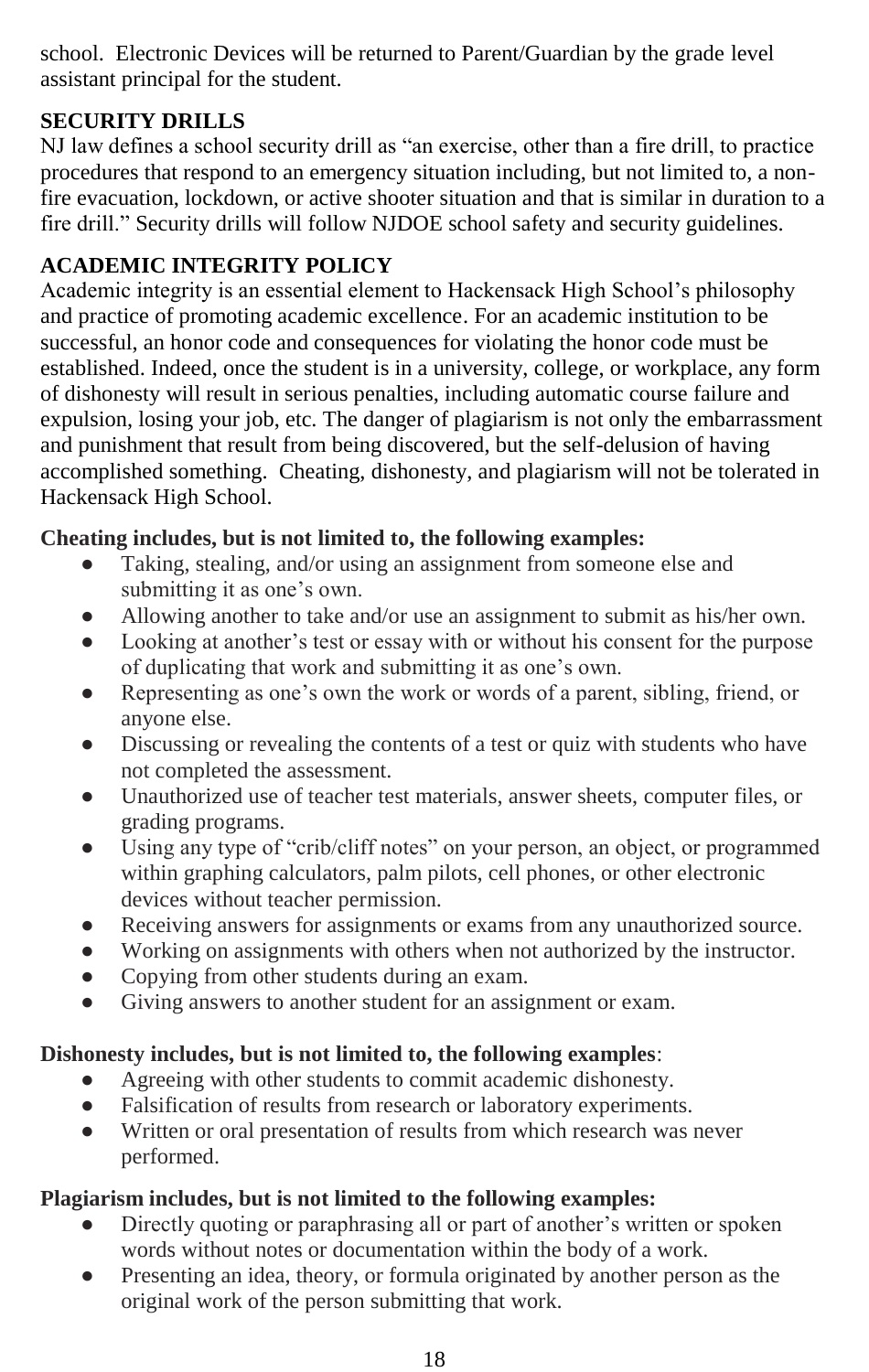- Purchasing or receiving in any other manner a term paper or other assignment that is the work of another person and submitting that assignment as the student's own work
- Repeating information, such as statistics or demographics, which is not common knowledge and which was originally compiled by another person.

# **Plagiarism is defined in** *Webster's New International Dictionary of the English Language* **as:**

"To steal or purloin and pass off as one's own the ideas, words, artistic productions of another; to use without due credit the ideas, expressions or productions of another."

## **The** *MLA Style Manual and Guide to Scholarly Publishing* **further defines plagiarism as:**

"Forms of plagiarism include the failure to give appropriate acknowledgments when repeating another's wording or particularly apt phrase, paraphrasing another's argument, and presenting another's line of thinking. You may certainly use other person's words and thoughts, but the borrowed material must not appear to be your creation. In your writing, then, you must document everything you borrow; not only direct quotations and paraphrases, but also information and ideas."

Gibaldi, Joseph. MLA Style Manual and Guide to Scholarly Publishing. New York: The Modern Language Association of America, 1998.

## *Plagiarism.org* **indicates:**

"Plagiarism is the improper use of, or failure to give credit to another person's writing, visual or musical representation, or ideas. It can be an act as subtle as inadvertently neglecting to use quotation marks or references when using another source or as blatant as knowingly copying an entire paper, or parts of a paper, and claiming it as your own."

# **ACCEPTABLE USE OF COMPUTER NETWORK/COMPUTERS AND RESOURCES**

The Board recognized that as telecommunications and other new technologies shift the manner in which information is accessed, communicated and transferred that those changes will alter the nature of teaching and learning. Access to telecommunications will allow pupils to explore databases, libraries, Internet sites, bulletin boards and the like while exchanging information with individuals throughout the world. The Board supports access by pupils to information sources but reserves the right to limit inschool use to materials appropriate for educational purposes. The board directs the Superintendent to effect training of teaching staff members in skills appropriate to analyzing and evaluating such resources as to appropriateness for educational purposes.

The Board also recognizes that telecommunications will allow pupils access to information sources that have not been pre-screened by educators using Board approved standards. The Board will employ and enforce a policy of Internet safety that includes the use of filtering and blocking technology. The Board therefore adopts the following standards of conduct for the use of computer networks and declares unethical, unacceptable or illegal behavior as just cause for taking disciplinary action, limiting or revoking network access privileges and/or instituting legal action.

The Board provides access to computer network/computers for educational purposes only. The Board retains the right to restrict or terminate pupil access to the computer network/computers at any time, for any reason. The **board retains**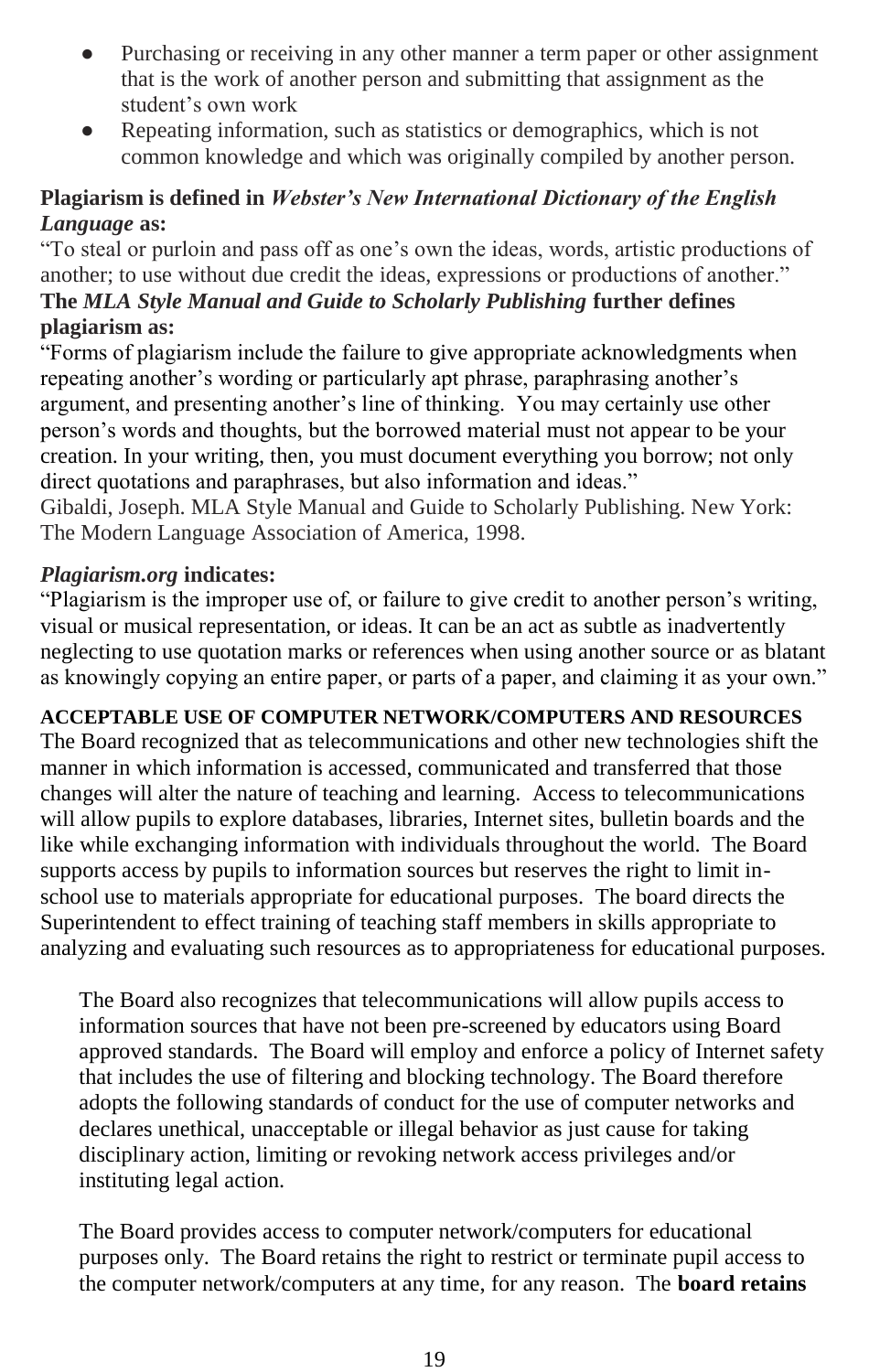## **the right to have district personnel monitor network activity in any form necessary, to maintain the integrity of the network and insure its proper use.**

# *Standards for Use of Computer Networks*

- Any individual engaging the following actions when using computer networks/computers shall be subject to discipline or legal action:
- A. Using the computer network(s)/computers for illegal, inappropriate or obscene purposes, or in support of such activities. Illegal activities are defined as activities, which violate federal, state, local laws and regulations. Inappropriate activities are defined as those that violate the intended use of the network. Obscene activities shall be defined as a violation of generally accepted social standards for use of publicly owned and operated communication vehicles.
- B. Using the computer network(s)/computers to violate copyrights, institutional or third party copyrights, license agreements or other contracts.
- C. Using the computer network(s) in a manner that:
	- 1. Intentionally disrupts network traffic or crashes the network;
	- 2. Degrades or disrupts equipment or system performance;
	- 3. Uses the computing resources of the school district for commercial purposes, financial gain or fraud;
	- 4. Steals data or other intellectual property;
	- 5. Gains or seeks unauthorized access to the files of others or vandalizes the data of another user;
	- 6. Gains or seeks unauthorized access to resources or entitles;
	- 7. Forges electronic mail messages or uses an account owned by others;
	- 8. Invades privacy of others;
	- 9. Records, takes pictures and/or posts any portion of virtual or inperson instruction;
	- 10. Posts anonymous messages;
	- 11. Possesses any data which is a violation of this policy; and/or
	- 12. Engages in other activities that do not advance the educational purposes for which computer network/computers are provided.

# **Consent Requirement**

Pupils shall be allowed to use the computer network and the Internet unless the parent(s) or guardian(s) has signed and filed a waiver form with the Principal against the use of computer networks or the **Internet** 

# **CARE OF SCHOOL PROPERTY**

The Board of Education supplies chrome books, textbooks, workbooks, and supplies such as paper and pencils to each student according to his/her needs. Students are expected to exercise reasonable care in handling textbooks and other such materials. Marking and destroying such property is inexcusable, and subject to fines/cost for repairs and replacement.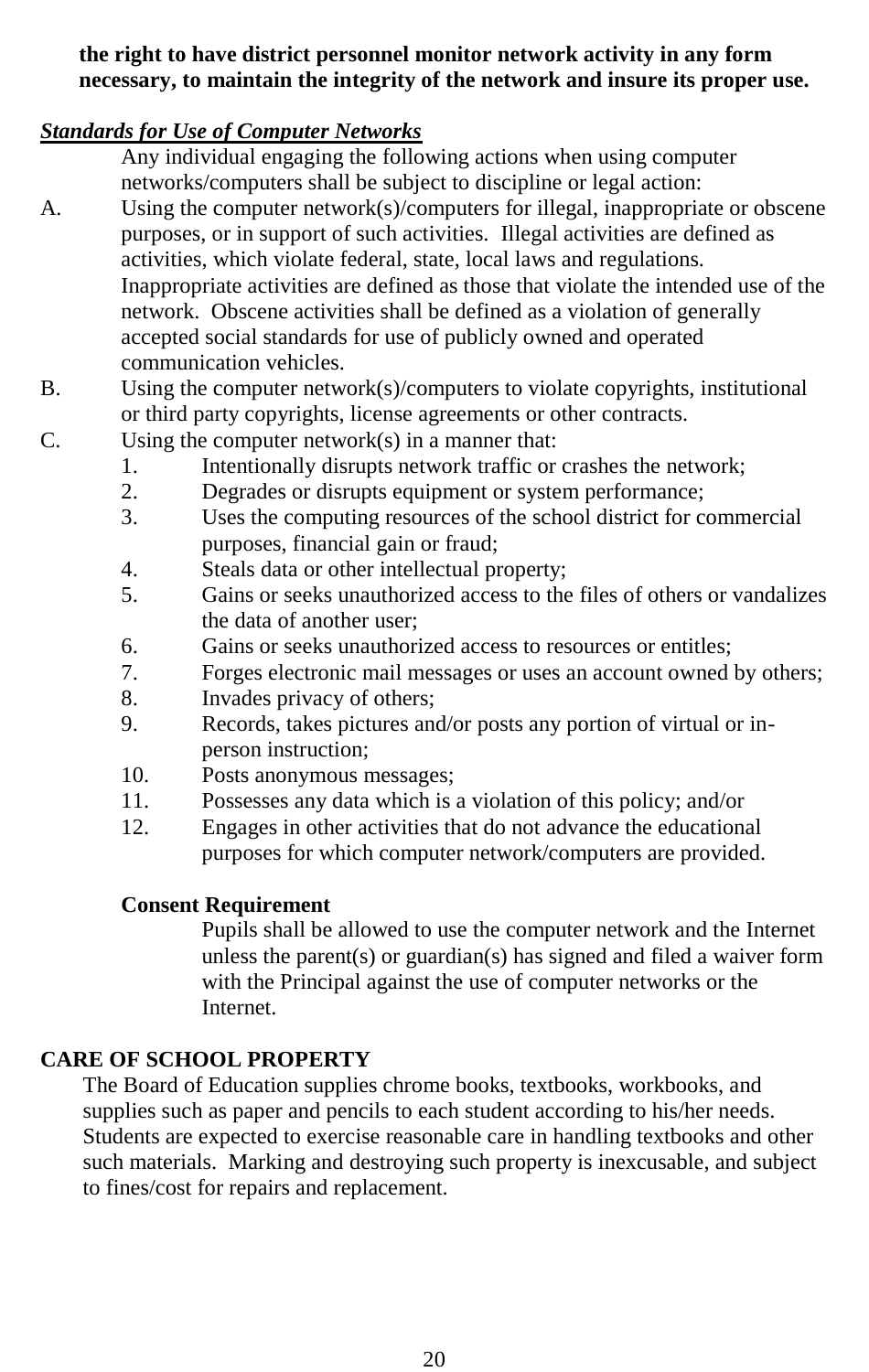## **BOOK and OTHER FINES**

Failure to return books or other school property such as uniforms, failure to pay for lost books or pay fines for overdue books could result in withholding of schedules for the new year and /or exclusion from activities/ceremonies.

## **STUDENT PARKING**

The safety of students, staff members, school visitors, and others while on school grounds is of significant importance to the Board of Education. A student's use of a vehicle and/or other modes of transportation on school grounds has the potential to present a safety hazard for the student operator and to other students, staff members, school visitors and others while on school grounds.

Students in grade 12 are permitted to drive their automobile to and from school and park in the area designated for student parking. The student must register their automobile with the Principal or designee who will provide the student with school rules for driving and parking on school grounds. The school also requires a permit that must be clearly visible from outside the automobile when the automobile is parked on school grounds.

The Principal of each school building may revoke the privilege of a student's use of any vehicle or mode of transportation permitted by this Policy for the student's failure to follow the provisions of this Policy and any requirements of State or local law or any school rule. The Board of Education assumes no responsibility for the loss, damage, or theft of any vehicle or any mode of transportation permitted on school grounds in accordance with this Policy.

Students that bring vehicles to school must comply with all applicable State and local laws for operation.

## **PARENT RESOURCES**

Hackensack High School consistently strives to collaborate with parents on issues regarding their child's academic performance and social emotional needs. In the event that services are necessary, particularly those which exceed the scope of school based programs, parents should consult the resources below and refer to the school website for additional support.

NJ Mental Health Cares 866-202-HELP(4357) NJ Children's System of Care 1-877-652-7624 <https://www.performcarenj.org/index.aspx> Wellsprings Counseling Center <https://www.wellsprings.org/> Care Solace www.caresolace.org

**Legal Resource** [Parent's Rights in Special](https://www.state.nj.us/education/specialed/form/prise/prise.pdf)  Education <https://www.state.nj.us/education/specialed/form/prise/prise.pdf>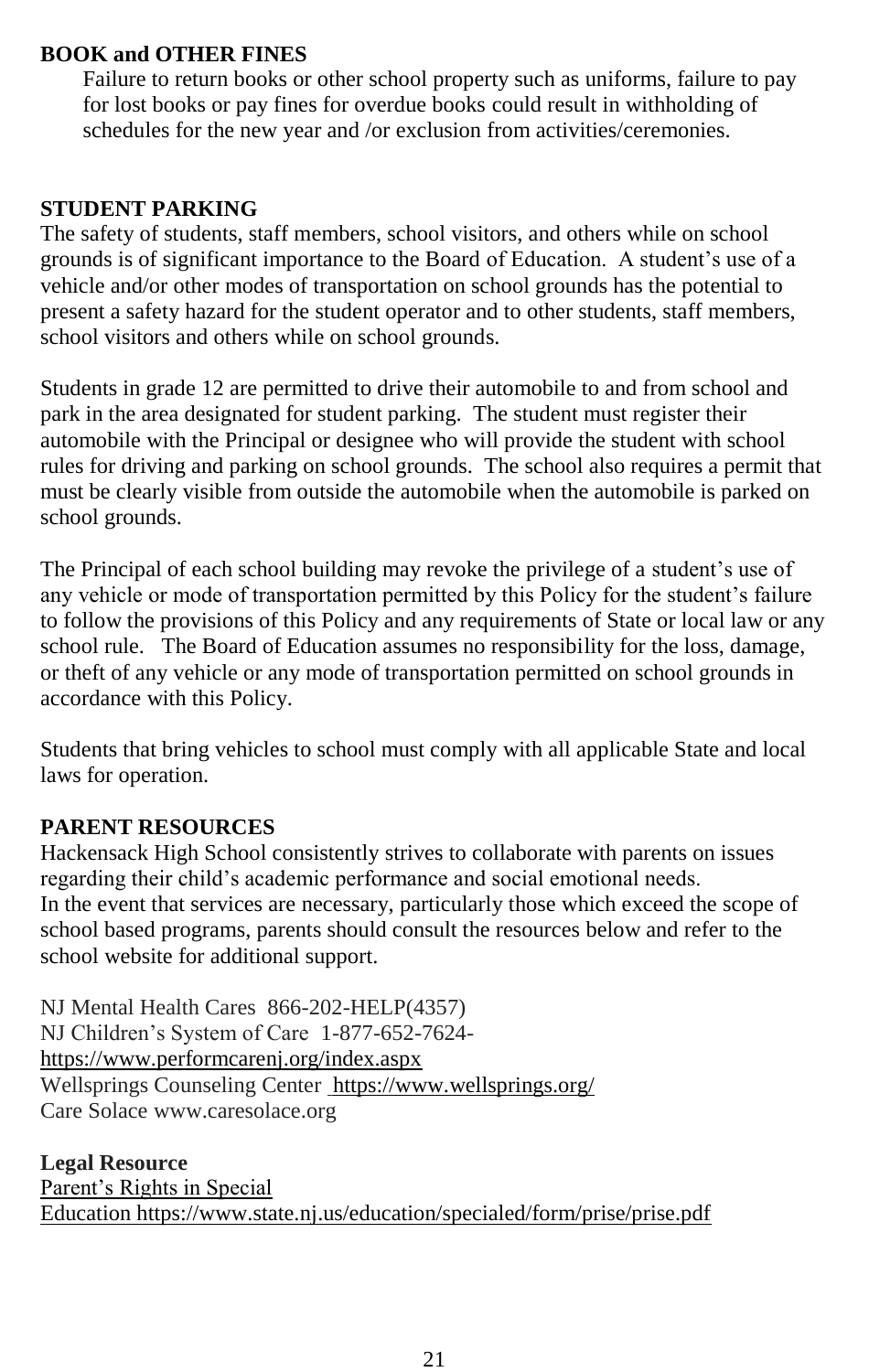| Grades 9-12                                                | <b>1st Offense</b>                                                                                                                                        | 2nd Offense                                                                                                                                        | 3rd Offense                                                                                          | <b>4th Offense</b> | 5th Offense |
|------------------------------------------------------------|-----------------------------------------------------------------------------------------------------------------------------------------------------------|----------------------------------------------------------------------------------------------------------------------------------------------------|------------------------------------------------------------------------------------------------------|--------------------|-------------|
| <b>Failure to Produce</b><br><b>School ID</b>              | Student must pay for<br>new ID, HR Teacher<br><b>Contact Parent,</b>                                                                                      | As determined HHS<br>administration up to<br>two days of Out-of-<br><b>School Suspension,</b><br><b>Possible Alt. Placement</b><br>/SAP Placement. |                                                                                                      |                    |             |
| <b>Cutting Class</b>                                       | <b>Teacher Intervention</b><br>with teacher assigned<br>date listed & Parent<br>Contact by the teacher<br>by Phone (documented<br>in Genesis Conferences) | As determined HHS<br>administration up to<br>two days of Out-of-<br><b>School Suspension,</b><br><b>Possible Alt. Placement</b><br>/SAP Placement. |                                                                                                      |                    |             |
| <b>Failure to Report to</b><br><b>Teacher Intervention</b> | <b>Teacher Intervention</b><br>Reassigned (2), Parent<br>Contact by the teacher<br>(documented in Genesis<br>Conferences)                                 | As determined HHS<br>administration up to<br>two days of Out-of-<br><b>School Suspension,</b><br><b>Possible Alt. Placement</b><br>/SAP Placement, |                                                                                                      |                    |             |
| <b>Failure to Report to</b><br><b>Central Intervention</b> | <b>Reassigned</b><br><b>Intervention</b><br><b>Additional Intervention</b><br><b>Admin Contact home</b><br>via Phone                                      | Saturday<br><b>Intervention/Friday</b><br>School x 2, Parent<br><b>Conference by School</b>                                                        | <b>As determined HHS</b><br>administration up to<br>two days of Out-of-<br><b>School Suspension,</b> |                    |             |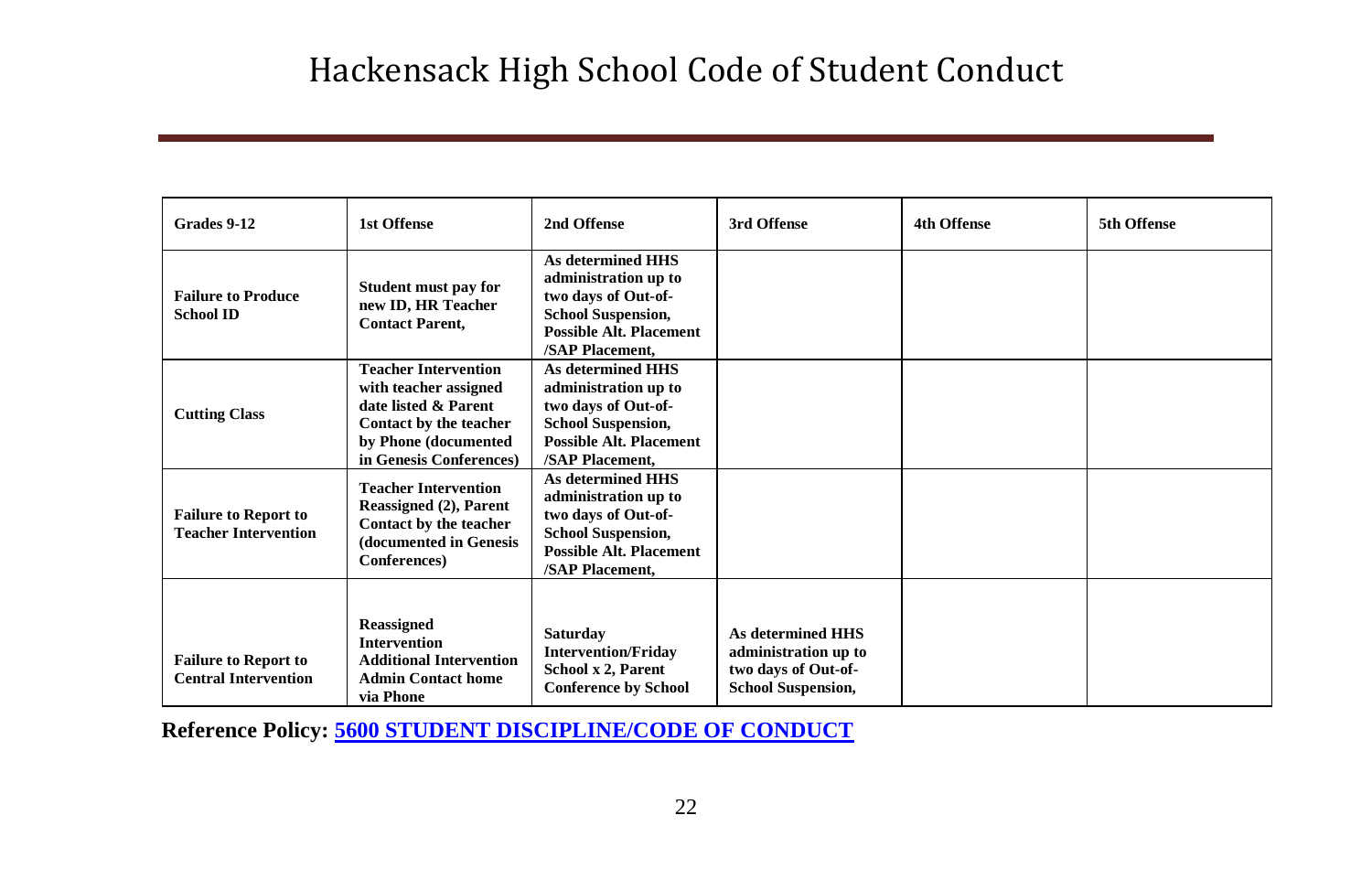|                                                                            |                                                                                                                                       | Monitor & grade level<br>AP                                                                                                                                  | <b>Possible Alt. Placement</b><br>/SAP Placement.                                    |                                                                                                                                                           |  |
|----------------------------------------------------------------------------|---------------------------------------------------------------------------------------------------------------------------------------|--------------------------------------------------------------------------------------------------------------------------------------------------------------|--------------------------------------------------------------------------------------|-----------------------------------------------------------------------------------------------------------------------------------------------------------|--|
| <b>Failure to Report to</b><br><b>Friday School</b>                        | 1 Day of Friday<br><b>Detention</b><br>1 Additional day of<br><b>Friday Detention</b><br><b>Admin Contact home</b><br>via Phone       | 1 Day of Friday<br><b>Detention</b><br>1 Additional day of<br><b>Friday Detention</b><br><b>Saturday Detention</b><br><b>Admin Contact home</b><br>via Phone | Further action taken by<br>principal or designee.<br>Possible SAP/Alt.<br>Placement. |                                                                                                                                                           |  |
| <b>Inappropriate Conflict</b><br><b>Resolution (student to</b><br>student) | <b>Consequence TBD by</b><br><b>Administrator; Parent</b><br>contact by Phone                                                         |                                                                                                                                                              |                                                                                      |                                                                                                                                                           |  |
| Inappropriate/<br><b>Disruptive Behavior</b>                               | <b>Teacher Issued 10th</b><br>Period Conference,<br><b>Parent Contact by the</b><br>teacher<br>(documented in Genesis<br>Conferences) | <b>Teacher Issued 10th</b><br>Period Conference,<br>Parent Contact by the<br>teacher<br>(documented in Genesis<br>Conferences)                               | <b>Referral to the</b><br>counselor for additional<br>support.                       | <b>As determined HHS</b><br>administration up to<br>two days of Out-of-<br><b>School Suspension,</b><br><b>Possible Alt. Placement</b><br>/SAP Placement, |  |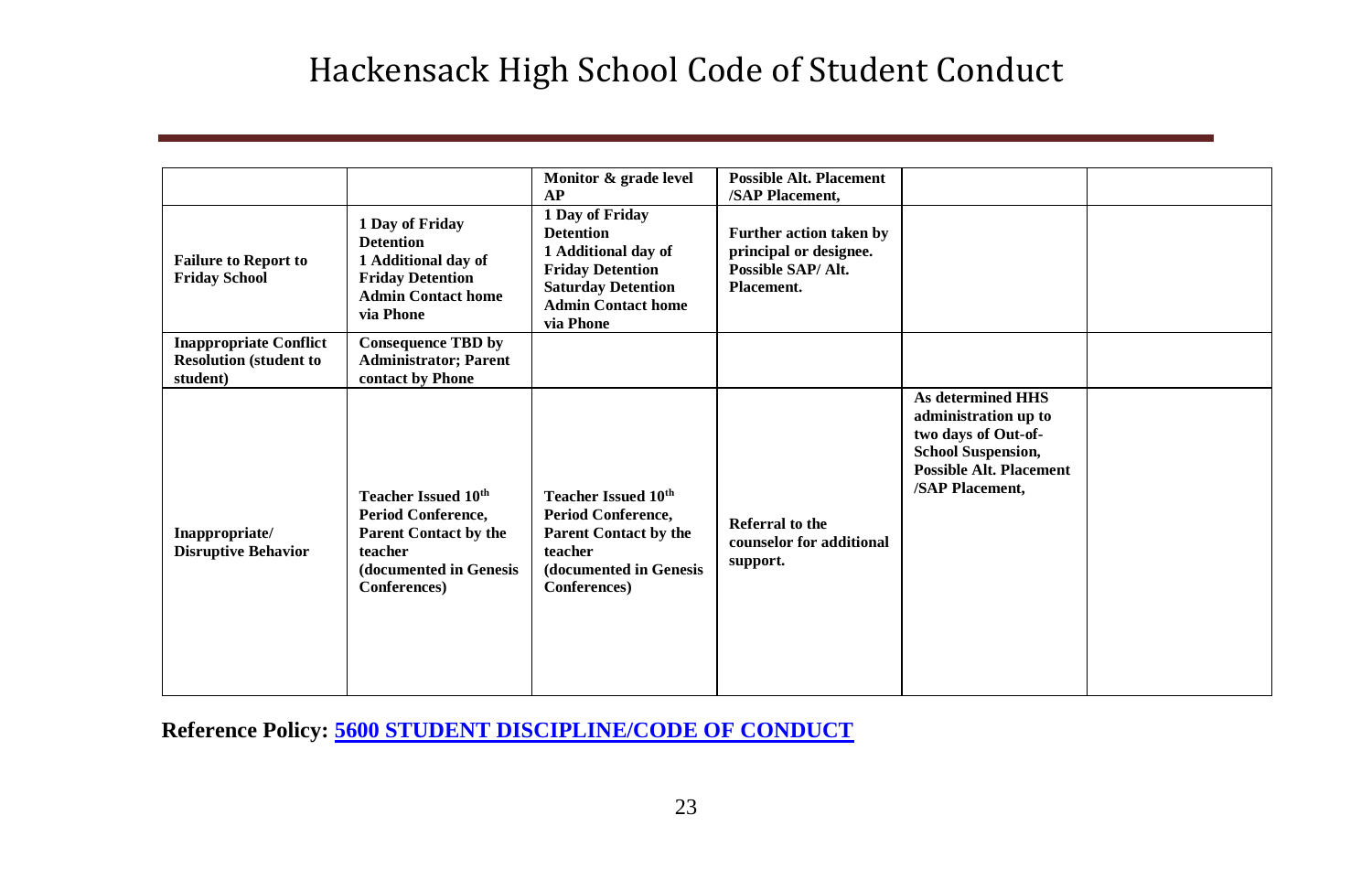| Grades 9-12                                                                                                 | <b>1st Offense</b>                                                                                                                                                                              | 2nd Offense                                                                                                                                                                                           | 3rd Offense                                                                                                                                               | <b>4th Offense</b>                                                                         | 5th Offense |
|-------------------------------------------------------------------------------------------------------------|-------------------------------------------------------------------------------------------------------------------------------------------------------------------------------------------------|-------------------------------------------------------------------------------------------------------------------------------------------------------------------------------------------------------|-----------------------------------------------------------------------------------------------------------------------------------------------------------|--------------------------------------------------------------------------------------------|-------------|
| <b>Failure to Report to</b><br><b>Saturday School</b><br><b>Failure to Attend</b><br><b>Success Academy</b> | Saturday School X2,<br>mandatory parent<br>conference with School<br><b>Monitor and grade</b><br>level AP<br><b>Reassigned by Admin.</b><br>X 2, Conference with<br><b>School Monitor &amp;</b> | <b>Parent Conference with</b><br>School Monitor &<br>grade level AP<br><b>Required for Re-Entry.</b><br>As determined HHS<br>administration up to<br>two days of Out-of-<br><b>School Suspension,</b> | <b>As determined HHS</b><br>administration up to<br>two days of Out-of-<br><b>School Suspension,</b><br><b>Possible Alt. Placement</b><br>/SAP Placement, | Further action taken by<br>principal or designee.<br>Possible SAP/Alt.<br>Placement (SAP). |             |
|                                                                                                             | grade level AP                                                                                                                                                                                  | <b>Possible Alt. Placement</b><br>/SAP Placement,                                                                                                                                                     |                                                                                                                                                           |                                                                                            |             |
| <b>Eating/Drinking in</b><br><b>Other than Cafeteria</b>                                                    | As determined HHS<br>administration up to<br>two days of Out-of-<br><b>School Suspension,</b><br><b>Possible Alt. Placement</b><br>/SAP Placement,                                              |                                                                                                                                                                                                       |                                                                                                                                                           |                                                                                            |             |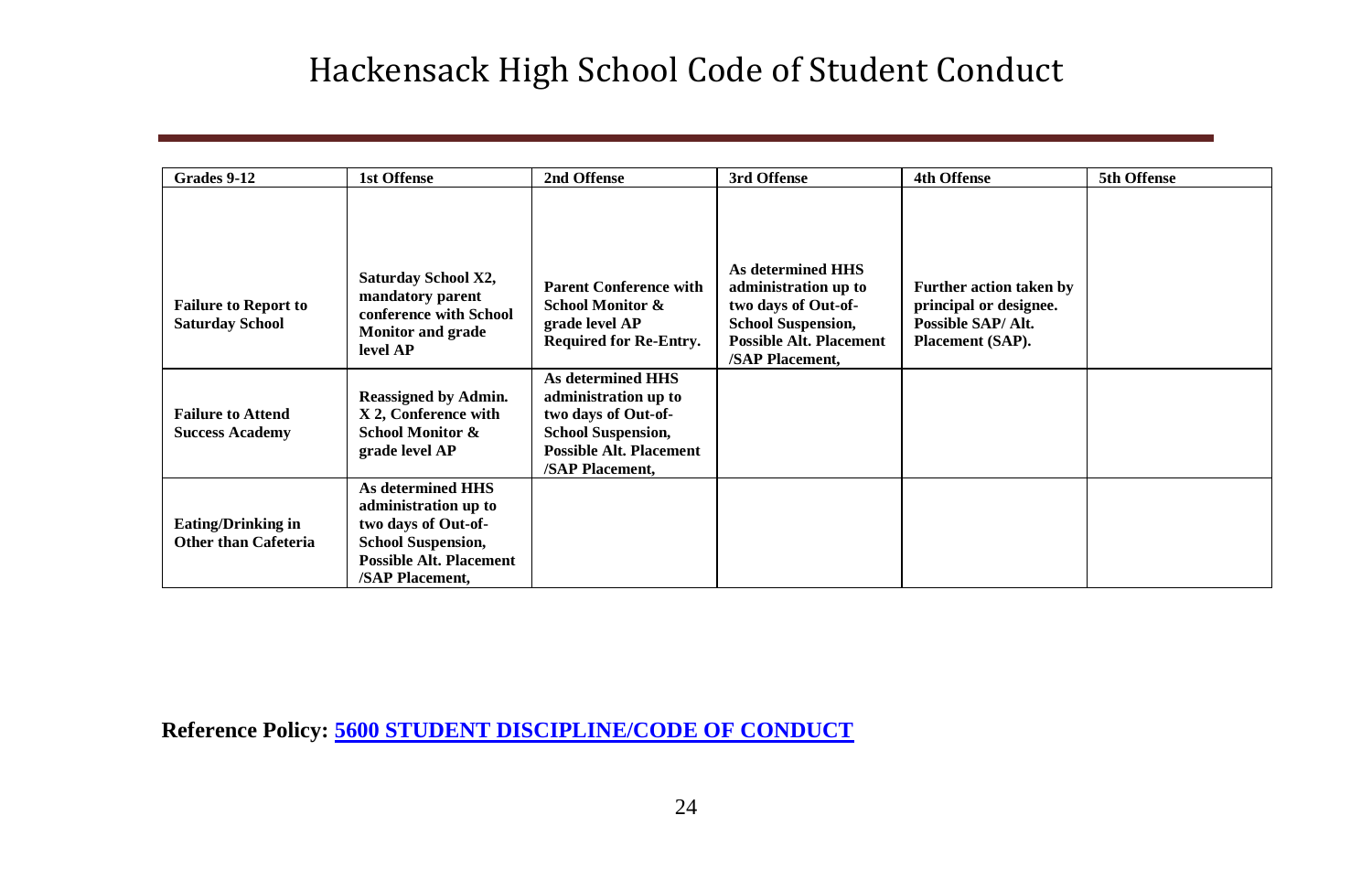| Grades 9-12                                       | <b>1st Offense</b>                                                                                                                                    | 2nd Offense | 3rd Offense | <b>4th Offense</b> |
|---------------------------------------------------|-------------------------------------------------------------------------------------------------------------------------------------------------------|-------------|-------------|--------------------|
| <b>Eating/Drinking in</b><br>Other than Cafeteria | <b>As determined HHS</b><br>administration up to two days of<br><b>Out-of-School Suspension,</b><br><b>Possible Alt. Placement /SAP</b><br>Placement. |             |             |                    |
| <b>Littering on School</b><br><b>Property</b>     | <b>As determined HHS</b><br>administration up to two days of<br>Out-of-School Suspension,<br><b>Possible Alt. Placement /SAP</b><br>Placement.        |             |             |                    |
| Obscenity: Oral,<br><b>Written, Physical</b>      | <b>As determined HHS</b><br>administration up to two days of<br><b>Out-of-School Suspension,</b><br><b>Possible Alt. Placement /SAP</b><br>Placement, |             |             |                    |
| <b>Horseplay/Reckless</b>                         | <b>As determined HHS</b><br>administration up to two days of<br><b>Out-of-School Suspension,</b><br><b>Possible Alt. Placement /SAP</b><br>Placement, |             |             |                    |
| <b>Opening Exterior</b><br><b>Doors</b>           | <b>As determined HHS</b><br>administration up to two days of<br><b>Out-of-School Suspension,</b><br><b>Possible Alt. Placement /SAP</b><br>Placement, |             |             |                    |
|                                                   |                                                                                                                                                       |             |             |                    |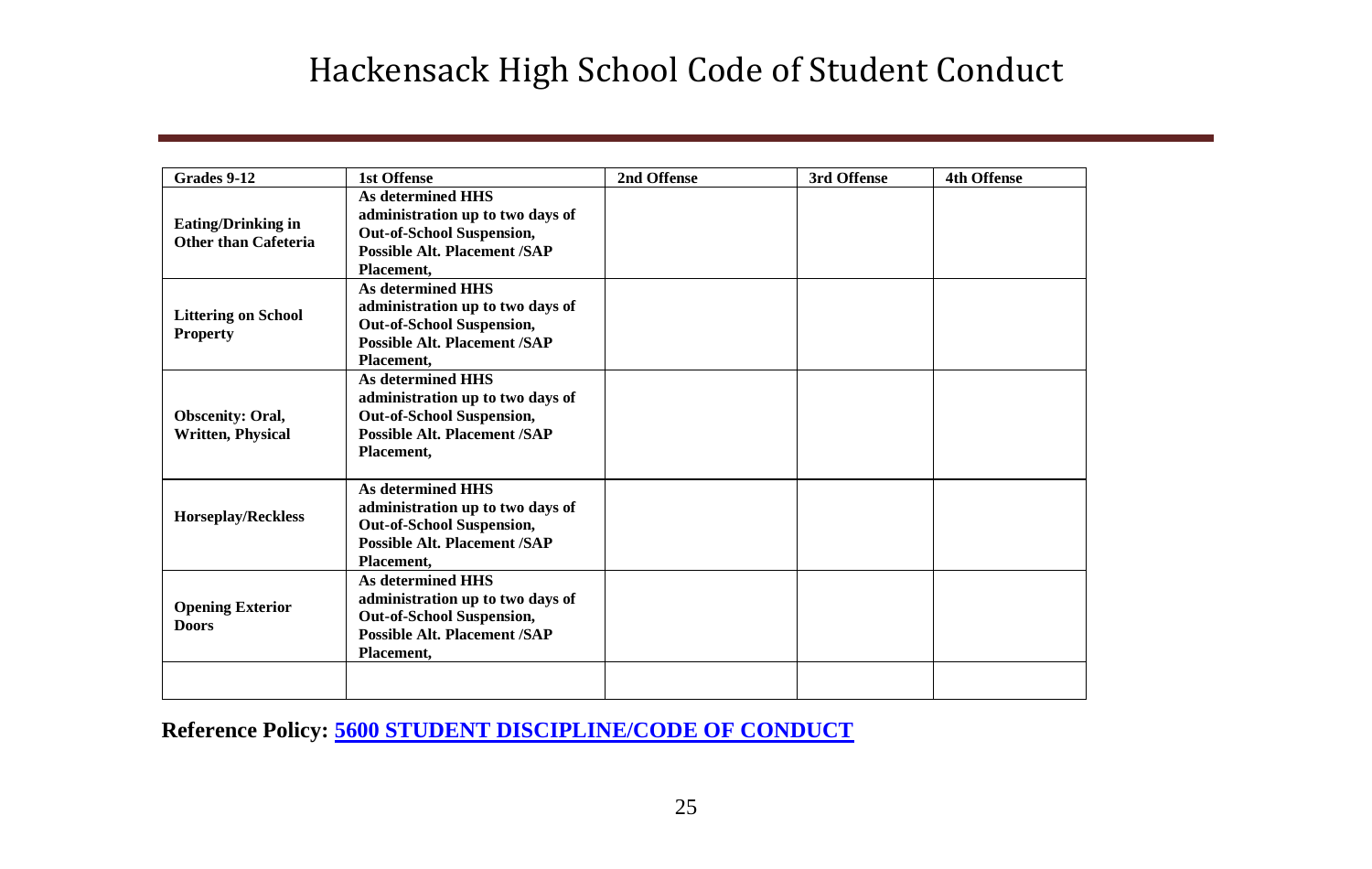| Grades 9-12                                     | <b>1st Offense</b>                                                                                                                                                                                                                                                           | 2nd Offense                                                                                     | 3rd Offense | <b>4th Offense</b> |
|-------------------------------------------------|------------------------------------------------------------------------------------------------------------------------------------------------------------------------------------------------------------------------------------------------------------------------------|-------------------------------------------------------------------------------------------------|-------------|--------------------|
| <b>Disorderly Behavior in</b><br>Cafeteria      | <b>As determined HHS</b><br>administration up to two days of<br><b>Out-of-School Suspension,</b><br><b>Possible Alt. Placement /SAP</b><br>Placement.                                                                                                                        |                                                                                                 |             |                    |
| <b>Disrespect to School</b><br><b>Personnel</b> | <b>As determined HHS</b><br>administration up to two days of<br><b>Out-of-School Suspension,</b><br><b>Possible Alt. Placement /SAP</b><br>Placement.                                                                                                                        |                                                                                                 |             |                    |
| <b>Excessive Display of</b><br><b>Affection</b> | <b>As determined HHS</b><br>administration up to two days of<br><b>Out-of-School Suspension,</b><br><b>Possible Alt. Placement /SAP</b><br><b>Placement, Mandatory</b><br><b>Counseling, Mandatory Parent</b><br>Meeting with School Monitor &<br><b>Assistant Principal</b> |                                                                                                 |             |                    |
| <b>Forging any Official</b><br><b>Document</b>  | <b>As determined HHS</b><br>administration up to two days of<br><b>Out-of-School Suspension,</b><br><b>Possible Alt. Placement /SAP</b><br>Placement.                                                                                                                        |                                                                                                 |             |                    |
| Cheating/<br>Plagiarism                         | <b>Teacher Consultation, Parent</b><br>Contact, "0" for assignment,<br>Parent Conference with teacher &<br>school counselor                                                                                                                                                  | <b>Additional</b><br><b>Administrative</b><br>consequences including<br><b>Success Academy.</b> |             |                    |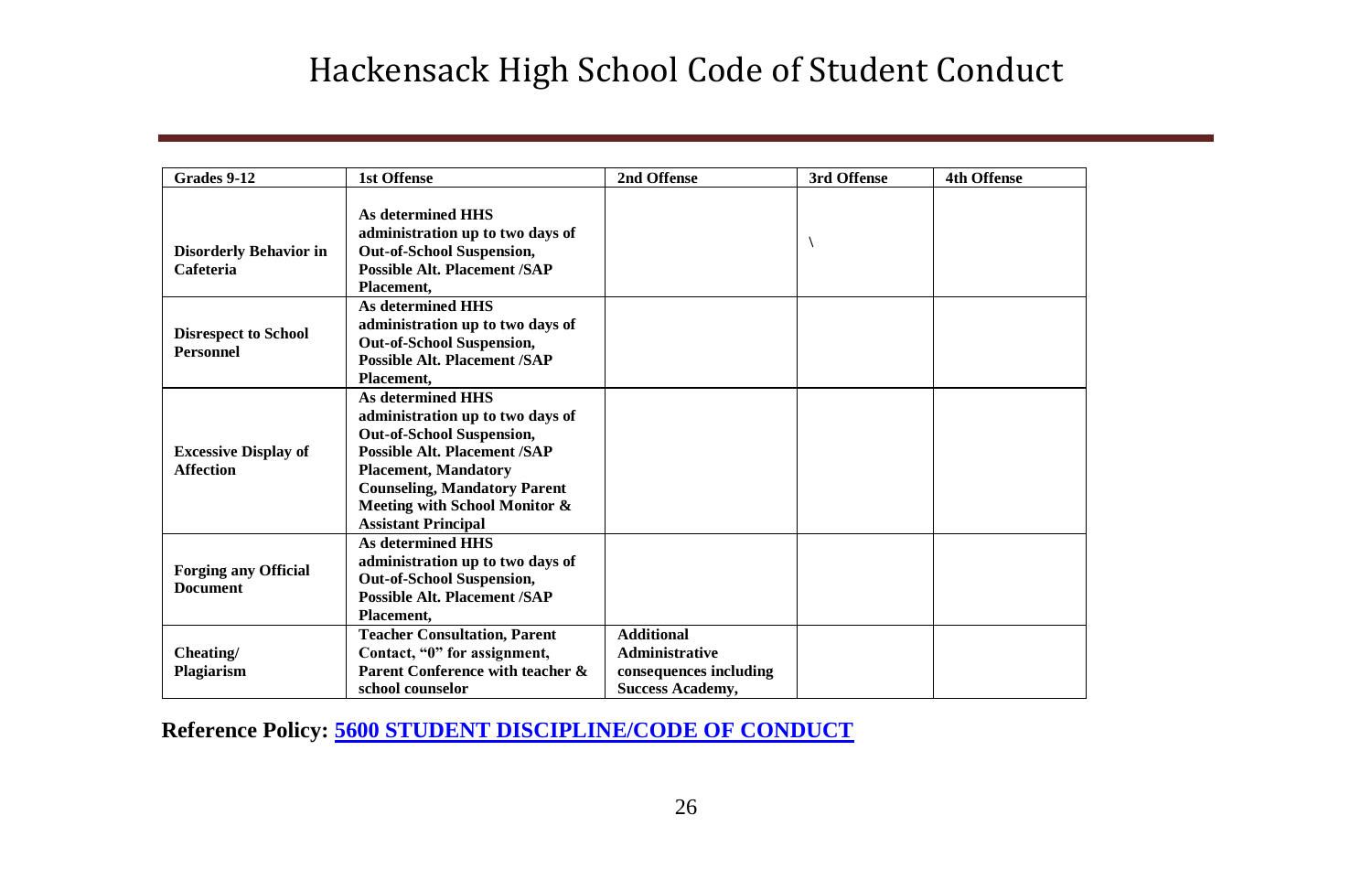| Grades 9-12                                                                             | <b>1st Offense</b>                                                                                                                                    | 2nd Offense | 3rd Offense | <b>4th Offense</b> |
|-----------------------------------------------------------------------------------------|-------------------------------------------------------------------------------------------------------------------------------------------------------|-------------|-------------|--------------------|
| Gambling/Card<br><b>Playing</b>                                                         | As determined HHS<br>administration up to two days of<br>Out-of-School Suspension,<br><b>Possible Alt. Placement /SAP</b><br>Placement.               |             |             |                    |
| <b>Lateness to School</b><br>(After Homeroom)                                           | <b>As determined HHS</b><br>administration up to two days of<br><b>Out-of-School Suspension,</b><br><b>Possible Alt. Placement /SAP</b><br>Placement. |             |             |                    |
| <b>Loitering on School</b><br><b>Grounds While</b><br>Absent/Suspended                  | <b>As determined HHS</b><br>administration up to two days of<br><b>Out-of-School Suspension,</b><br><b>Possible Alt. Placement /SAP</b><br>Placement. |             |             |                    |
| <b>Refusal to Hand Over</b><br><b>Unauthorized Device to</b><br><b>School Personnel</b> | <b>As determined HHS</b><br>administration up to two days of<br><b>Out-of-School Suspension,</b><br><b>Possible Alt. Placement /SAP</b><br>Placement. |             |             |                    |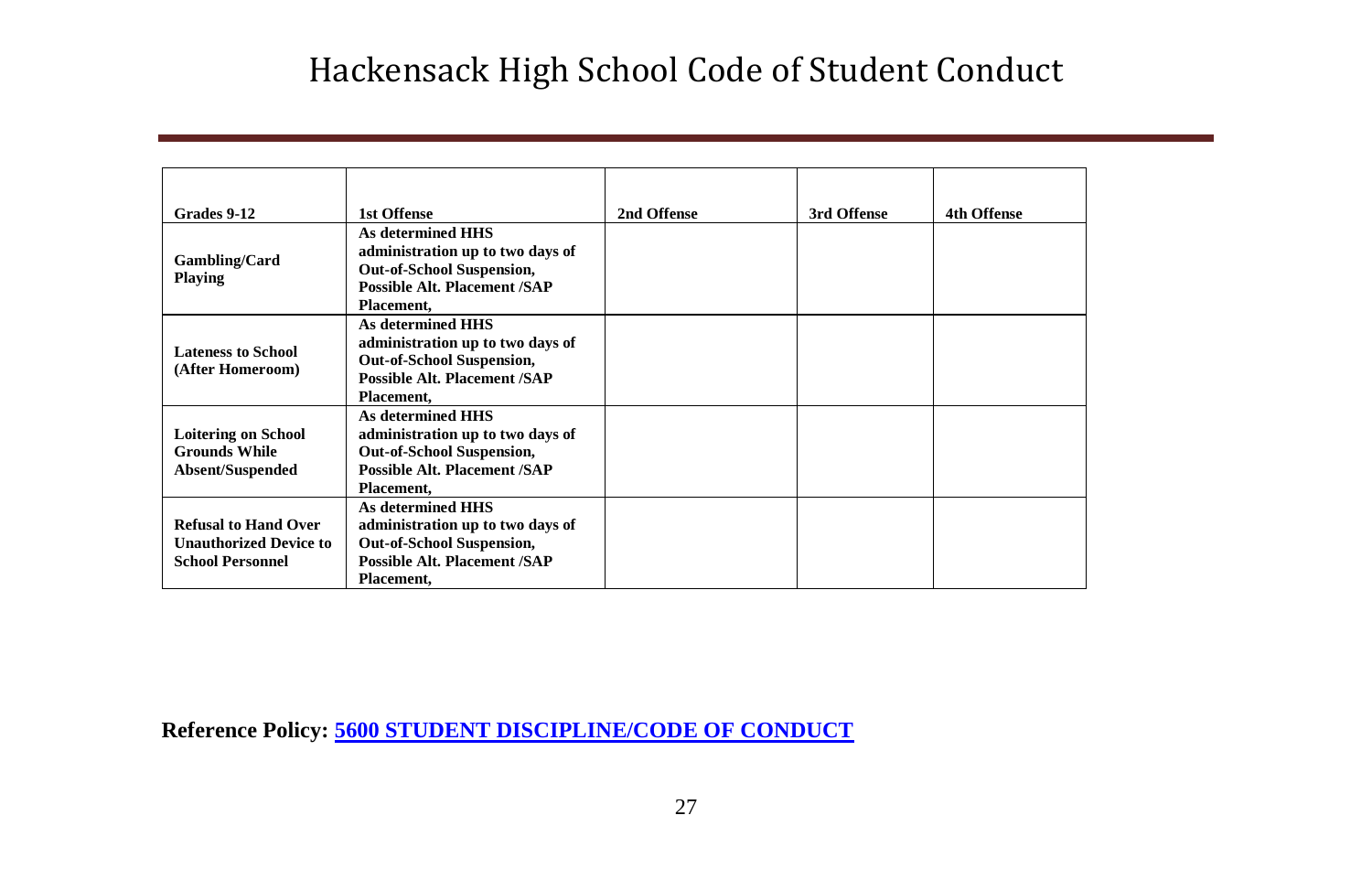| Grades 9-12                                                    | <b>1st Offense</b>                                                                                                                                                                                                                                                                  | 2nd Offense                                                                                                                                                                                            | 3rd Offense                                                                                                                                                                                                                                                        | <b>4th Offense</b> |
|----------------------------------------------------------------|-------------------------------------------------------------------------------------------------------------------------------------------------------------------------------------------------------------------------------------------------------------------------------------|--------------------------------------------------------------------------------------------------------------------------------------------------------------------------------------------------------|--------------------------------------------------------------------------------------------------------------------------------------------------------------------------------------------------------------------------------------------------------------------|--------------------|
| <b>Theft of Personal/School</b><br><b>Property</b>             | <b>Out-of-School Suspension</b><br>2-4 Days, Parent Meeting with<br>grade level AP, School<br>Monitor and school counselor,<br><b>Possible SAP Placement,</b><br><b>Police Notification, Monetary</b><br><b>Restitution</b>                                                         | <b>Out of School</b><br><b>Suspension</b><br>4 Days, Parent<br><b>Meeting with grade</b><br>level AP and school<br>counselor, SAP<br>placement, Police<br>Notification.<br><b>Monetary Restitution</b> | <b>Out of School</b><br><b>Suspension 4 Days</b><br><b>Parent Meeting with</b><br>grade level AP,<br><b>School Monitor and</b><br>school counselor,<br><b>Mandatory Alt.</b><br><b>Placement, Police</b><br>Notification.<br><b>Monetary</b><br><b>Restitution</b> |                    |
| Throwing any Object at<br><b>Person/School Property</b>        | As determined by HHS<br>administration up to ten days<br>Out-of-School Suspension,<br>Possible Alt. Placement /SAP<br><b>Placement, Mandatory</b><br><b>Counseling, Mandatory</b><br><b>Parent Meeting with School</b><br>Monitor, school counselor &<br><b>Assistant Principal</b> |                                                                                                                                                                                                        |                                                                                                                                                                                                                                                                    |                    |
| Inappropriate use of<br>Computers, technology & cell<br>phones | As determined by HHS<br>administration up to ten days<br>Out-of-School Suspension,<br><b>Possible Alt. Placement /SAP</b><br><b>Placement, Mandatory</b><br><b>Counseling, Mandatory</b><br><b>Parent Meeting with School</b>                                                       |                                                                                                                                                                                                        |                                                                                                                                                                                                                                                                    |                    |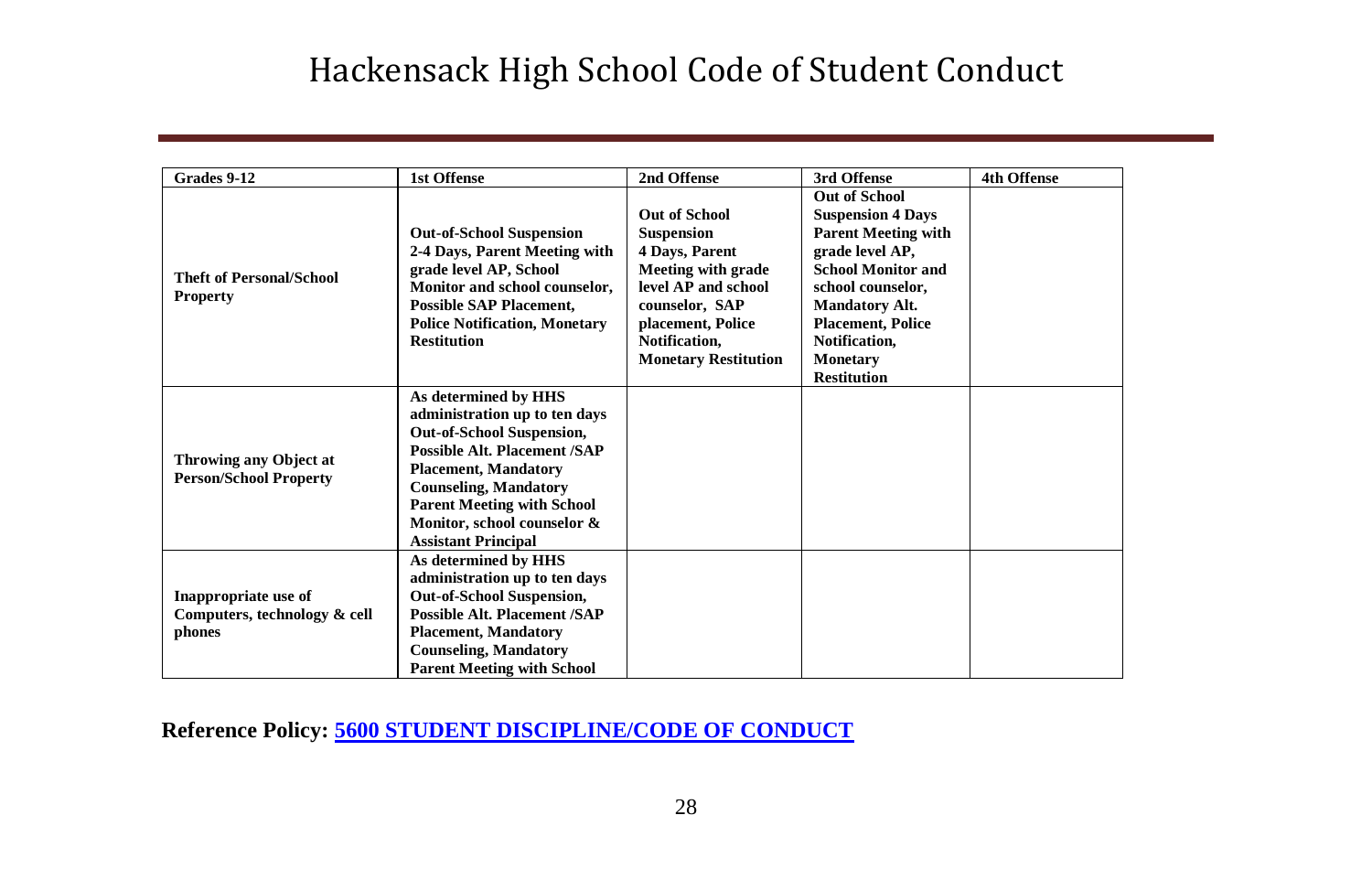|                                                                                                                 | Monitor, school counselor &<br><b>Assistant Principal</b>                                                                                                                                                                                                                                                                               |                                                                      |             |                    |
|-----------------------------------------------------------------------------------------------------------------|-----------------------------------------------------------------------------------------------------------------------------------------------------------------------------------------------------------------------------------------------------------------------------------------------------------------------------------------|----------------------------------------------------------------------|-------------|--------------------|
|                                                                                                                 |                                                                                                                                                                                                                                                                                                                                         |                                                                      |             |                    |
| Grades 9-12                                                                                                     | 1st Offense                                                                                                                                                                                                                                                                                                                             | 2nd Offense                                                          | 3rd Offense | <b>4th Offense</b> |
| Unauthorized entry into locker<br>rooms                                                                         | As determined HHS<br>administration up to two days<br>of Out-of-School Suspension,<br><b>Possible Alt. Placement /SAP</b><br>Placement.                                                                                                                                                                                                 |                                                                      |             |                    |
| Insubordination                                                                                                 | As determined HHS<br>administration up to two days<br>of Out-of-School Suspension,<br><b>Possible Alt. Placement /SAP</b><br>Placement,                                                                                                                                                                                                 |                                                                      |             |                    |
| Harassment/Intimidation/<br>Bullying (HIB) which includes<br><b>Bias Incidents (Racial/Ethnic</b><br>in Nature) | As determined by the HIB<br><b>Specialist and HHS</b><br>administration up to ten days<br><b>Out-of-School Suspension,</b><br>Possible SAP/ Alt. Placement,<br><b>Counseling, Parent Meeting</b><br>with grade level AP, School<br>Monitor and school counselor,<br><b>Referral to Anti-bullying</b><br>specialist, Report to Principal | Same as first Offense<br>additional<br>consequences as<br>necessary. |             |                    |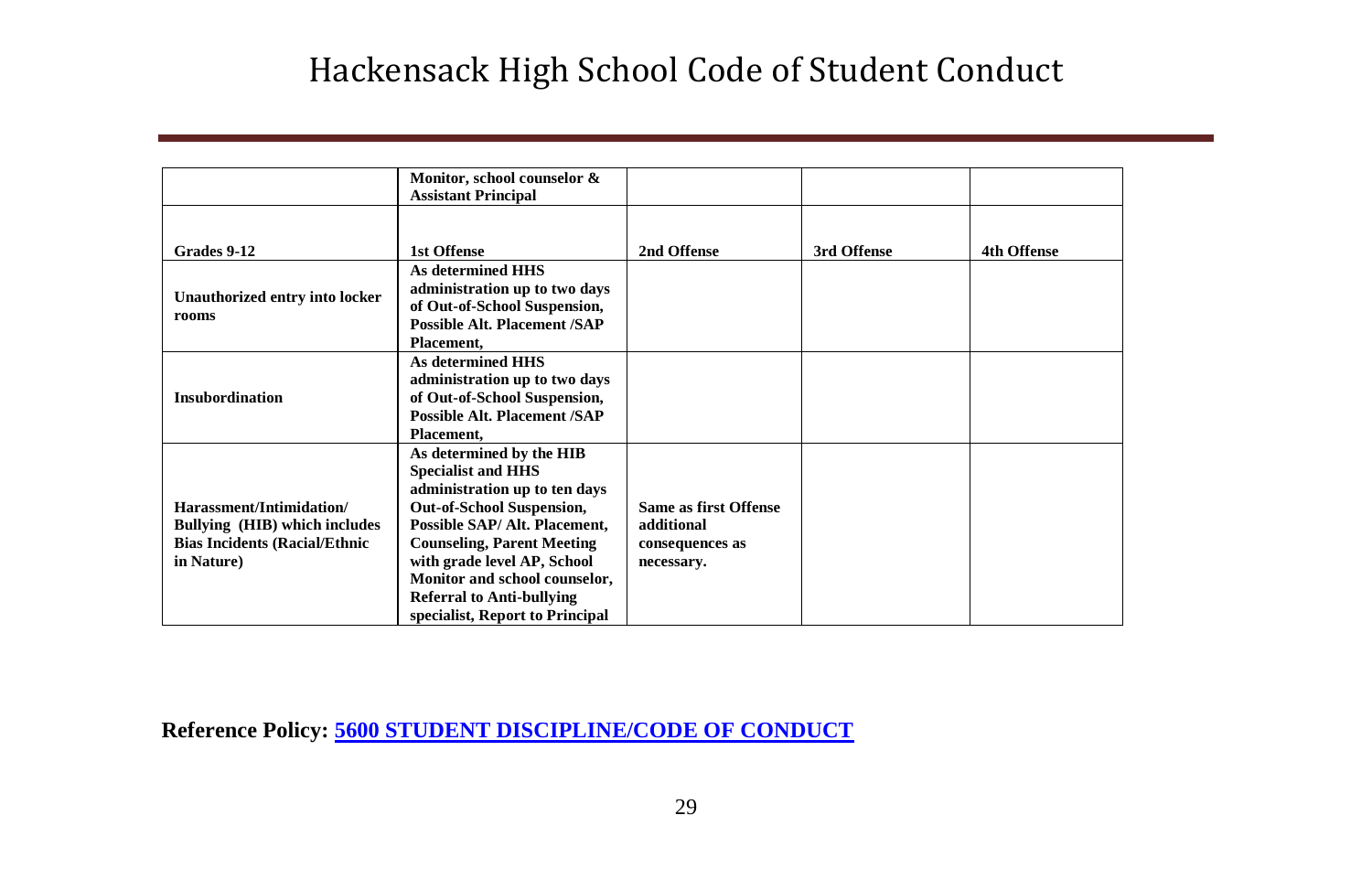| Grades 9-12                                                                                                     | <b>1st Offense</b>                                                                                                                                                                                                                                                                                                                            | 2nd Offense                                                          | 3rd Offense | <b>4th Offense</b> |
|-----------------------------------------------------------------------------------------------------------------|-----------------------------------------------------------------------------------------------------------------------------------------------------------------------------------------------------------------------------------------------------------------------------------------------------------------------------------------------|----------------------------------------------------------------------|-------------|--------------------|
| Harassment/Intimidation/<br>Bullying (HIB) which includes<br><b>Bias Incidents (Racial/Ethnic</b><br>in Nature) | As determined by the HIB<br><b>Specialist and HHS</b><br>administration up to ten<br>days Out-of-School<br><b>Suspension, Possible SAP/</b><br>Alt. Placement.<br><b>Counseling, Parent</b><br>Meeting with grade level<br>AP, School Monitor and<br>school counselor, Referral<br>to Anti-bullying specialist,<br><b>Report to Principal</b> | Same as first<br>Offense additional<br>consequences as<br>necessary. |             |                    |
| <b>Inappropriate Behavior at</b><br><b>School Program/Trip</b>                                                  | <b>As determined HHS</b><br>administration up to ten<br>days Out-of-School<br><b>Suspension, Possible SAP/</b><br>Alt. Placement, Mandatory<br><b>Counseling, Mandatory</b><br><b>Parent Meeting with</b><br><b>School Monitor &amp; AP</b>                                                                                                   |                                                                      |             |                    |
| <b>Destruction of</b><br><b>Property/Vandalism</b>                                                              | As determined by HHS<br>administration up to ten<br>days Out-of-School<br><b>Suspension, Restitution of</b><br>Damage, Possible SAP/<br>Alt. Placement, Mandatory                                                                                                                                                                             |                                                                      |             |                    |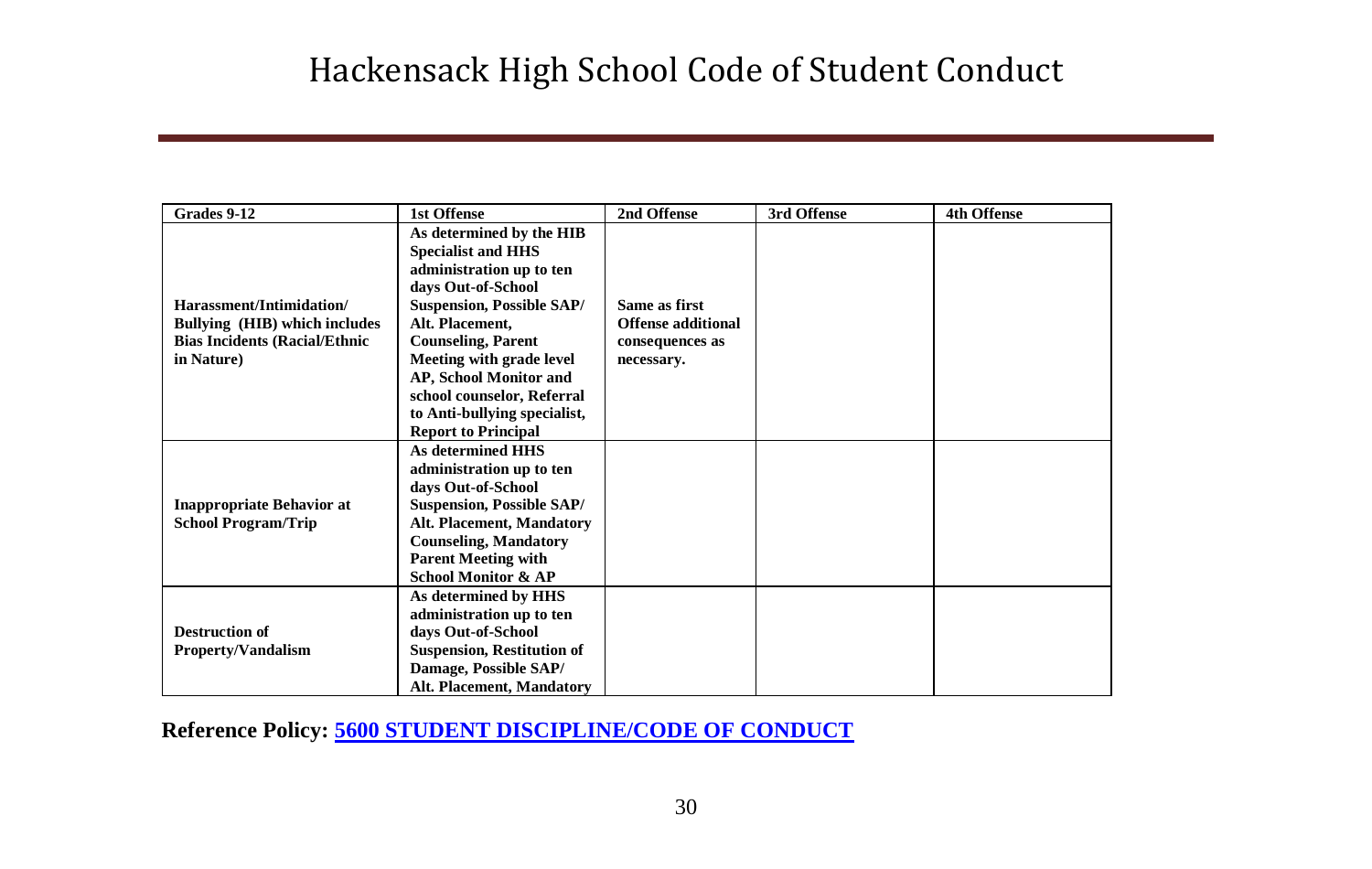|                                                           | <b>Counseling, Mandatory</b><br><b>Parent Meeting with</b><br><b>School Monitor, school</b><br>counselor & Assistant<br>Principal                  |  |  |
|-----------------------------------------------------------|----------------------------------------------------------------------------------------------------------------------------------------------------|--|--|
| <b>Leaving School Property w/out</b><br><b>Permission</b> | .As determined HHS<br>administration up to two<br>days of Out-of-School<br><b>Suspension, Possible Alt.</b><br><b>Placement /SAP</b><br>Placement, |  |  |
| <b>Verbally Threatening a Staff</b><br><b>Member</b>      | As determined HHS<br>administration up to two<br>days of Out-of-School<br><b>Suspension, Possible Alt.</b><br><b>Placement /SAP</b><br>Placement,  |  |  |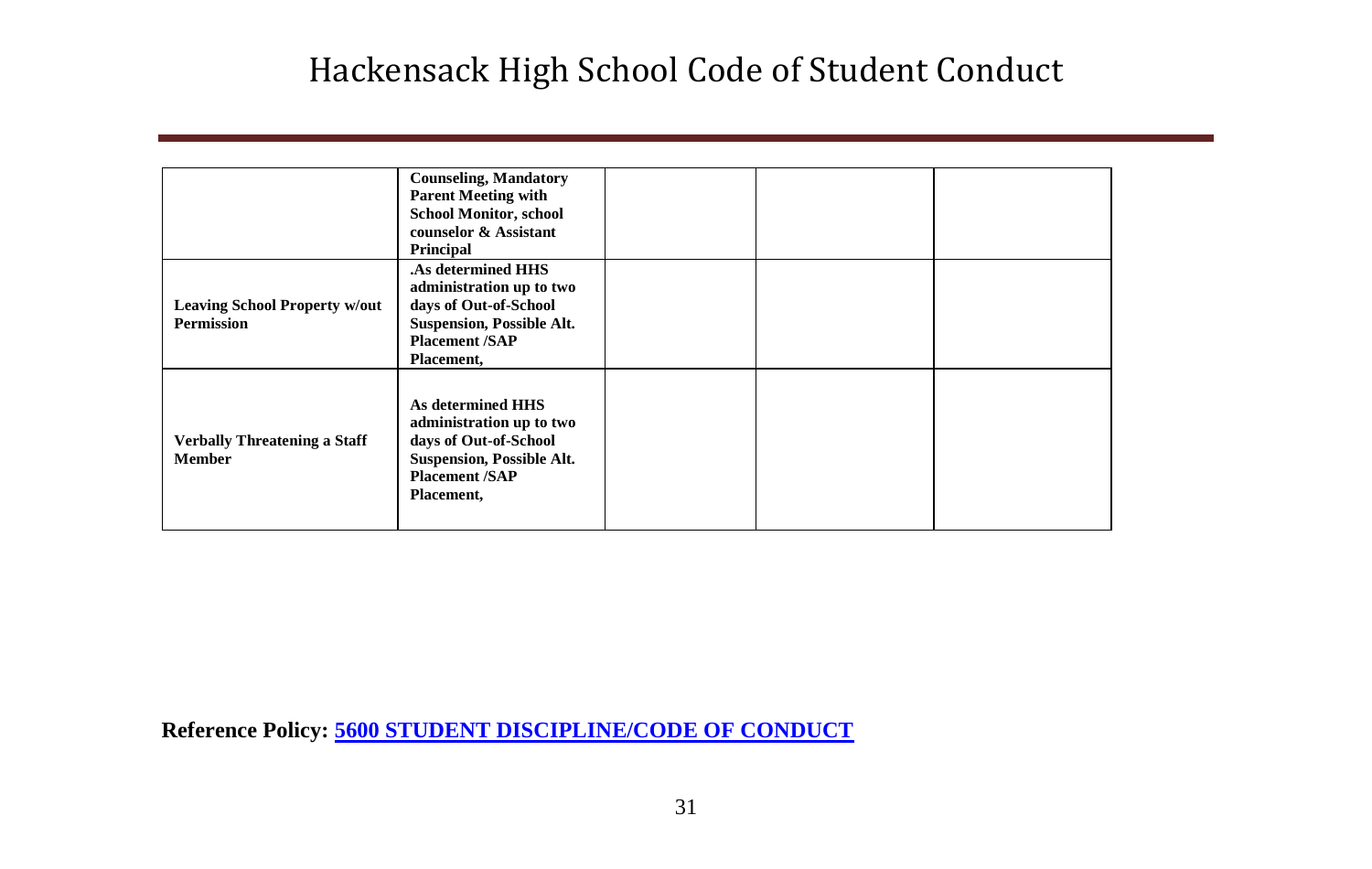| Grades 9-12                                        | <b>1st Offense</b>                                                                                                                                                                                                                                                                                                                   | 2nd Offense                                                                                                                                   | 3rd Offense                                                                                                                         | <b>4th Offense</b> |
|----------------------------------------------------|--------------------------------------------------------------------------------------------------------------------------------------------------------------------------------------------------------------------------------------------------------------------------------------------------------------------------------------|-----------------------------------------------------------------------------------------------------------------------------------------------|-------------------------------------------------------------------------------------------------------------------------------------|--------------------|
| <b>Fighting</b>                                    | <b>Out-of-School Suspension 4</b><br><b>Days, Mandatory Parent</b><br><b>Meeting with School Monitor,</b><br>school counselor & Assistant<br><b>Principal. Possible SAP</b><br><b>Placement, Mandatory Post-</b><br><b>Suspension counseling with</b><br><b>SAC, Police Notification if</b><br>necessary                             | As determined HHS<br>administration up to two<br>days of Out-of-School<br><b>Suspension, Possible Alt.</b><br><b>Placement /SAP Placement</b> |                                                                                                                                     |                    |
| <b>Inappropriate Conflict</b><br><b>Resolution</b> | <b>Mandatory Counseling; Peer</b><br><b>Mediation with School Monitor</b><br>and Counselor Parental<br>Contact                                                                                                                                                                                                                       | <b>Mandatory Counseling, Peer</b><br><b>Mediation.</b><br><b>Saturday Intervention,</b><br><b>Parental Contact</b>                            | <b>Mandatory</b><br><b>Counseling, Peer</b><br><b>Mediation.</b><br><b>Success Academy</b><br>Placement.<br><b>Parental Contact</b> |                    |
| <b>Attire Gang Related in</b><br><b>Nature</b>     | <b>As determined HHS</b><br>administration and SRO up to<br>ten days Out-of-School<br><b>Suspension, Paraphernalia</b><br><b>Confiscated, Possible Alt.</b><br><b>Placement /SAP Placement,</b><br><b>Mandatory Counseling,</b><br><b>Mandatory Parent Meeting</b><br>with School Monitor, school<br>counselor & Assistant Principal |                                                                                                                                               |                                                                                                                                     |                    |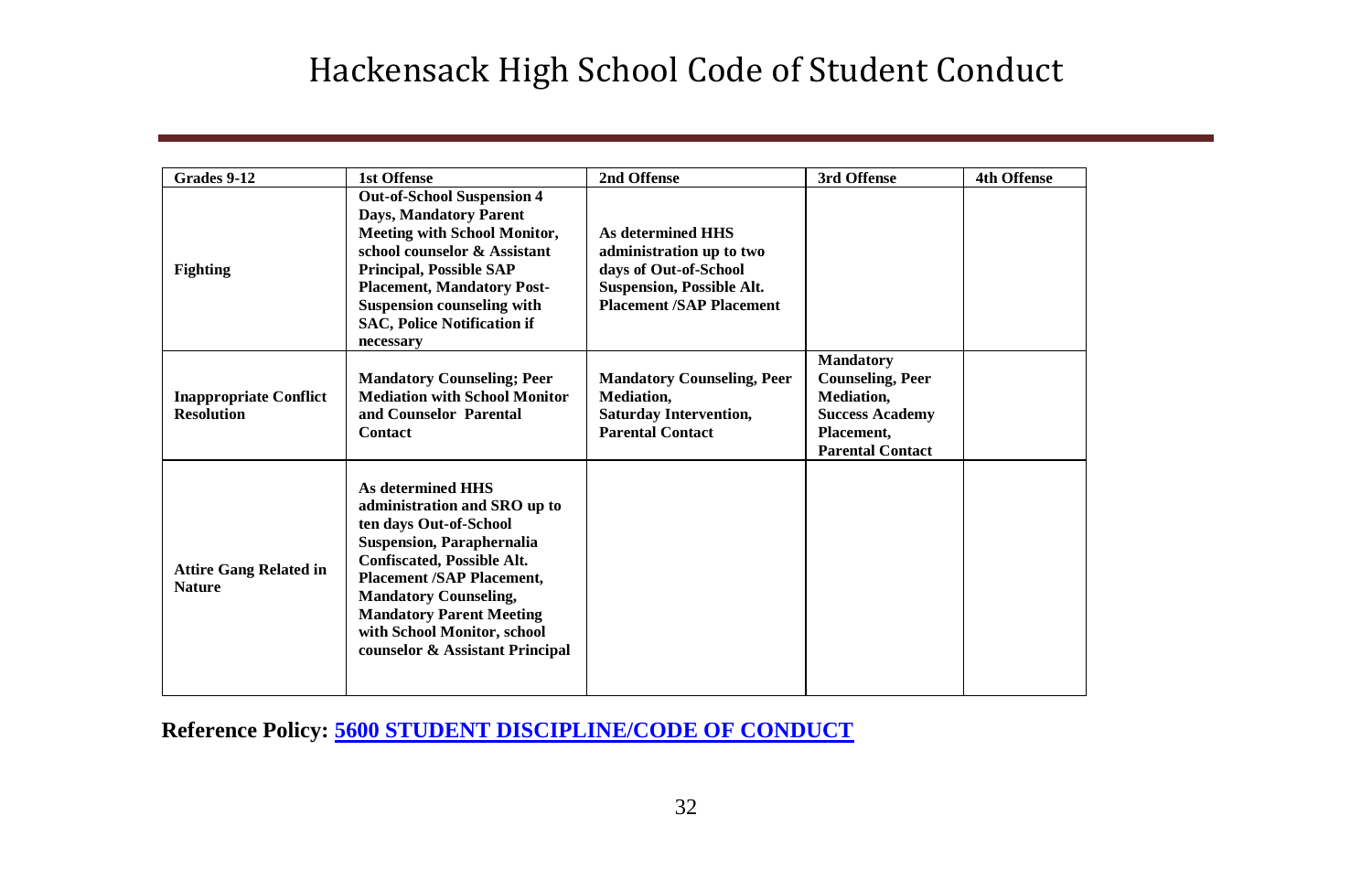| Grades 9-12                                                         | <b>1st Offense</b>                                                                                                                                                                                                                                                                                                           | 2nd Offense                                                                                                                                                                                                                                                                                                      | 3rd Offense                                                                                                                   | <b>4th Offense</b> |
|---------------------------------------------------------------------|------------------------------------------------------------------------------------------------------------------------------------------------------------------------------------------------------------------------------------------------------------------------------------------------------------------------------|------------------------------------------------------------------------------------------------------------------------------------------------------------------------------------------------------------------------------------------------------------------------------------------------------------------|-------------------------------------------------------------------------------------------------------------------------------|--------------------|
| <b>Smoking on School</b><br>Grounds (Vaping, e-<br>cigarettes, etc) | <b>Completion of Saturday</b><br><b>Educational Program;</b><br><b>Mandatory SAC Education</b><br><b>Class; Mandatory Drug Screen;</b><br><b>Parent conference with</b><br>SAC/Admin                                                                                                                                         | <b>2 Days Saturday Detention;</b><br><b>Mandatory SAC Education</b><br><b>Class: Mandatory Drug</b><br><b>Screen</b> ; Parent conference<br>with SAC/Admin                                                                                                                                                       | <b>SAP, Mandatory</b><br>Drug Screen;<br><b>Admin Conference.</b><br><b>Treatment plan</b><br>recommendation<br>for cessation |                    |
| <b>Sale and Distribution of</b><br><b>CDS</b>                       | Suspended 4-10 days pending<br>hearing, Mandatory Drug<br>Screen, Mandatory SAP/ Alt.<br><b>Placement /Home Instruction.</b><br>SRO & HPS notified,<br><b>Suspension of student activities</b><br>and athletic privileges.                                                                                                   | As determined by HHS<br>administration up to ten<br>days Out-of-School<br><b>Suspension, Possible SAP/</b><br>Alt. Placement, Mandatory<br><b>Counseling, Mandatory</b><br><b>Parent Meeting with School</b><br>Monitor, school counselor &<br><b>Assistant Principal</b>                                        |                                                                                                                               |                    |
| <b>Possession of CDS</b>                                            | <b>Mandatory Drug Screen, SRO</b><br>& HPS notified, Referral to<br><b>SAC, Parent Meeting with SAC</b><br>and School Monitor and/or AP.<br><b>Temporary suspension of</b><br>student activities and athletic<br>privileges. SAP/ Alt. Placement<br>Home<br><b>Instruction/Suspension/ASAP</b><br>as determined by an admin. | <b>Mandatory Drug Screen,</b><br>SRO & HPS notified,<br><b>Referral to SAC, Parent</b><br>Meeting with SAC and<br><b>School Monitor and/or AP</b><br>and SRO, Temporary<br>suspension of student<br>activities and athletic<br>privileges.SAP/Alt.<br><b>Placement Home</b><br><b>Instruction/Suspension/ASA</b> |                                                                                                                               |                    |